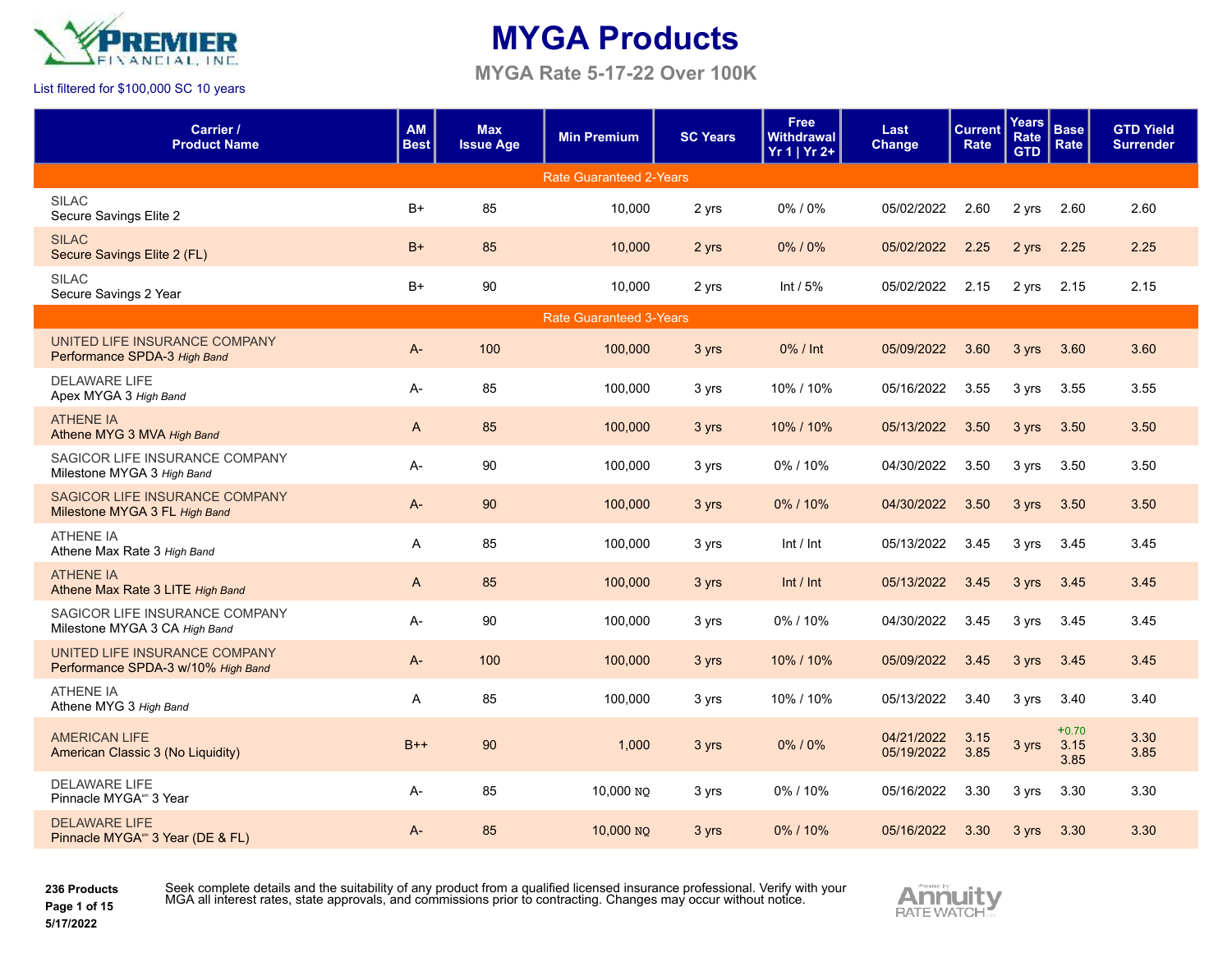

**MYGA Rate 5-17-22 Over 100K**

| Carrier /<br><b>Product Name</b>                                          | <b>AM</b><br><b>Best</b> | <b>Max</b><br><b>Issue Age</b> | <b>Min Premium</b> | <b>SC Years</b> | <b>Free</b><br>Withdrawal<br>Yr 1   Yr 2+ | Last<br><b>Change</b>    | <b>Current</b><br>Rate | <b>Years</b><br>Rate<br><b>GTD</b> | <b>Base</b><br>Rate     | <b>GTD Yield</b><br><b>Surrender</b> |
|---------------------------------------------------------------------------|--------------------------|--------------------------------|--------------------|-----------------|-------------------------------------------|--------------------------|------------------------|------------------------------------|-------------------------|--------------------------------------|
| <b>ATHENE IA</b><br>Athene MYG 3 ROP High Band                            | A                        | 85                             | 100.000            | 3 yrs           | 10% / 10%                                 | 05/13/2022               | 3.20                   | 3 yrs                              | 3.20                    | 3.20                                 |
| <b>LIBERTY BANKERS LIFE</b><br><b>Bankers Elite 3</b>                     | $A -$                    | 90                             | 10,000             | 3 yrs           | 0%/0%                                     | 05/16/2022               | 3.20                   | 3 yrs                              | 3.20                    | 3.20                                 |
| PACIFIC GUARDIAN LIFE<br>Diamond Head 3                                   | A                        | 85                             | 10,000             | 3 yrs           | 10% / 10%                                 | 05/03/2022               | 3.20                   | 3 yrs                              | 3.20                    | 3.20                                 |
| <b>THE STANDARD</b><br>Multi-Choice 3 High Band                           | $\mathsf{A}$             | 93                             | 100,000            | 3 yrs           | 0%/0%                                     | 05/02/2022               | 3.20                   | 3 yrs                              | 3.20                    | 3.20                                 |
| <b>GLOBAL ATLANTIC FINANCIAL GROUP</b><br>SecureFore 3 High Band          | A                        | 85                             | 100,000            | 3 yrs           | 10% / 10%                                 | 05/16/2022<br>05/23/2022 | 3.20<br>3.30           | 3 yrs                              | $+0.10$<br>3.20<br>3.30 | 3.20<br>3.30                         |
| <b>AMERICAN LIFE</b><br>American Classic 3 Year                           | $B++$                    | 90                             | 1,000              | 3 yrs           | 0%/10%                                    | 04/21/2022<br>05/19/2022 | 3.15<br>3.85           | 3 yrs                              | $+0.70$<br>3.15<br>3.85 | 3.15<br>3.85                         |
| THE STANDARD<br>Focused Growth Annuity 3 High Band                        | A                        | 93                             | 100,000            | 3 yrs           | Int / Int                                 | 05/02/2022               | 3.15                   | 3 yrs                              | 3.15                    | 3.15                                 |
| <b>THE STANDARD</b><br>Multi-Choice 3 Interest Only Withdrawals High Band | A                        | 93                             | 100,000            | 3 yrs           | Int / Int                                 | 05/02/2022               | 3.15                   | 3 yrs                              | 3.15                    | 3.15                                 |
| NORTH AMERICAN COMPANY<br>NAC Guarantee Plus 3 High Band                  | $A+$                     | 90                             | 100,000            | 3 yrs           | 0% / Int                                  | 05/17/2022               | 3.15                   | 3 yrs                              | 3.15                    | 3.15                                 |
| <b>THE STANDARD</b><br>Multi-Choice 3 10% Withdrawal Provision High Band  | $\mathsf{A}$             | 93                             | 100,000            | 3 yrs           | $0\%$ / 10%                               | 05/02/2022               | 3.10                   | 3 yrs                              | 3.10                    | 3.10                                 |
| ROYAL NEIGHBORS OF AMERICA<br>MYGA 3 Year High Band                       | A                        | 85                             | 100.000            | 3 yrs           | Int / Int                                 | 05/01/2022<br>06/01/2022 | 3.10<br>3.60           | 3 yrs                              | $+0.50$<br>3.10<br>3.60 | 3.10<br>3.60                         |
| <b>LIBERTY BANKERS LIFE</b><br><b>Bankers 3</b>                           | $A-$                     | 90                             | 10,000             | 3 yrs           | Int / Int                                 | 05/16/2022               | 3.00                   | 3 vrs                              | 3.00                    | 3.00                                 |
| THE STANDARD<br>Multi-Choice 3 10% Withdrawal Provision ROP High Band     | A                        | 93                             | 100,000            | 3 yrs           | 0%/10%                                    | 05/02/2022               | 3.00                   | 3 yrs                              | 3.00                    | 3.00                                 |
| ROYAL NEIGHBORS OF AMERICA<br>MYGA 3 Year CA High Band                    | $\mathsf{A}$             | 85                             | 100,000            | 3 yrs           | Int / Int                                 | 05/01/2022<br>06/01/2022 | 3.00<br>3.50           | 3 yrs                              | $+0.50$<br>3.00<br>3.50 | 3.00<br>3.50                         |
| GUGGENHEIM LIFE AND ANNUITY CO.<br>Preserve MYGA 3 Low Band               | A-                       | 90                             | 10,000 NO          | 3 yrs           | 0%/10%                                    | 05/01/2022               | 3.00                   | 3 yrs                              | 3.00                    | 3.00                                 |
| <b>SBLI USA</b><br>Select Choice 1 (3) Base Policy High Band              | $A -$                    | 85                             | 100,000            | 3 yrs           | $0\%$ / $0\%$                             | 05/04/2022               | 3.00                   | 3 yrs                              | 3.00                    | 3.00                                 |

**236 Products Page 2 of 15**

**5/17/2022**

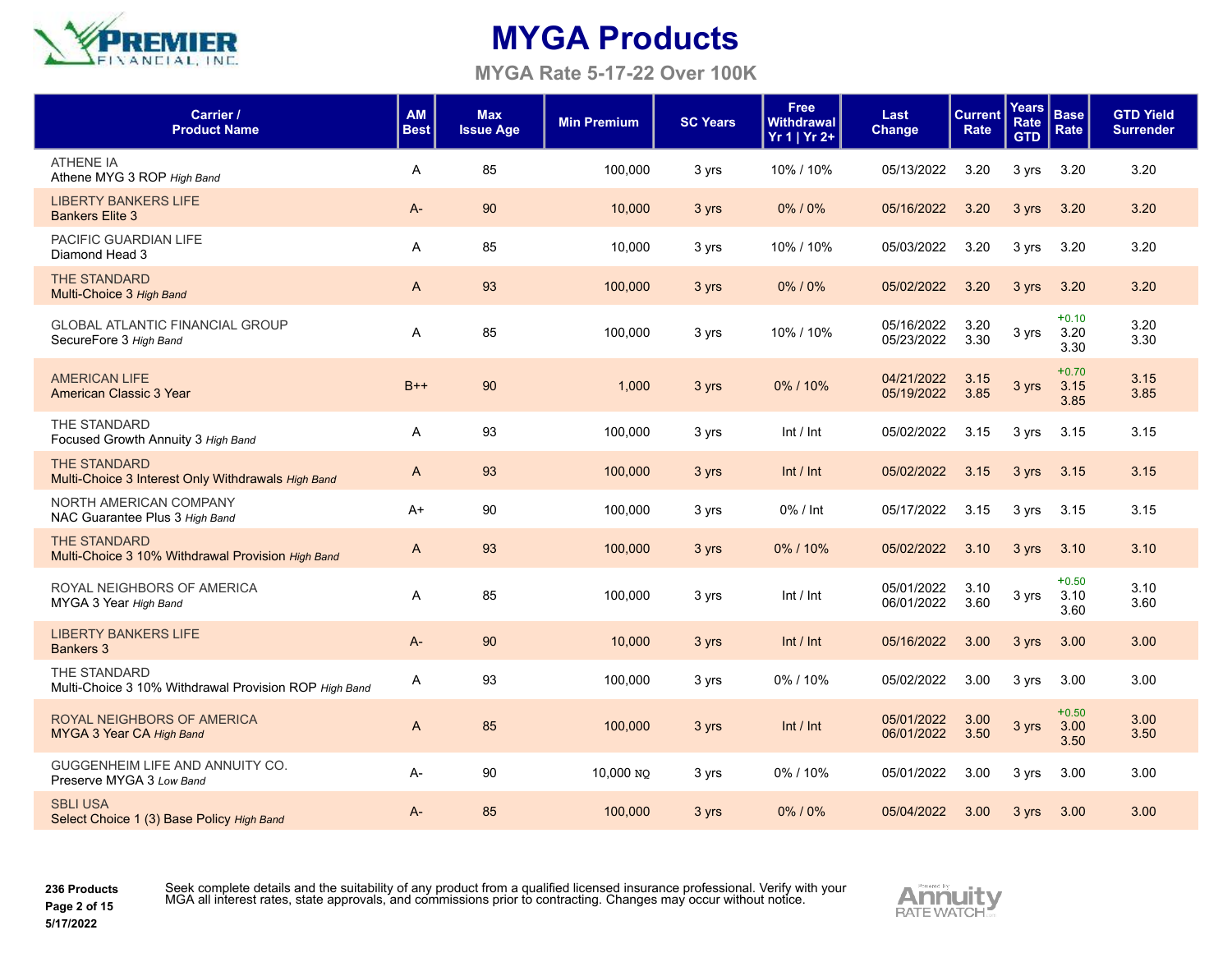

**MYGA Rate 5-17-22 Over 100K**

| Carrier /<br><b>Product Name</b>                                         | <b>AM</b><br><b>Best</b> | <b>Max</b><br><b>Issue Age</b> | <b>Min Premium</b>             | <b>SC Years</b> | <b>Free</b><br><b>Withdrawal</b><br>Yr 1   Yr 2+ | Last<br>Change | <b>Current</b><br>Rate | <b>Years</b><br>Rate<br><b>GTD</b> | <b>Base</b><br>Rate | <b>GTD Yield</b><br><b>Surrender</b> |
|--------------------------------------------------------------------------|--------------------------|--------------------------------|--------------------------------|-----------------|--------------------------------------------------|----------------|------------------------|------------------------------------|---------------------|--------------------------------------|
| SYMETRA LIFE INSURANCE COMPANY<br>Symetra Select 3 Mid Band              | A                        | 85                             | 100,000                        | 3 yrs           | 10% / 10%                                        | 05/10/2022     | 3.00                   | 3 yrs                              | 3.00                | 3.00                                 |
| <b>AIG</b><br>American Pathway Fixed 3 Annuity High Band                 | $\mathsf{A}$             | 90                             | 100,000                        | 3 yrs           | 0%/5%                                            | 04/18/2022     | 2.90                   | 3 yrs                              | 2.90                | 2.90                                 |
| <b>SBLI USA</b><br>Select Choice 3 (3) Base Policy + PFW High Band       | A-                       | 85                             | 100,000                        | 3 yrs           | 0%/10%                                           | 05/04/2022     | 2.90                   | 3 yrs                              | 2.90                | 2.90                                 |
| SYMETRA LIFE INSURANCE COMPANY<br>Symetra Select 3 GROP Mid Band         | A                        | 90                             | 100,000                        | 3 yrs           | 10% / 10%                                        | 05/10/2022     | 2.85                   | 3 yrs                              | 2.85                | 2.85                                 |
| AMERICAN NATIONAL INSURANCE CO.<br>Palladium MYG Annuity 3 Mid Band      | A                        | 90                             | 100,000                        | 10 yrs          | 10% / 10%                                        | 05/01/2022     | 2.75                   | 3 yrs                              | 2.75                | 2.75                                 |
| <b>SBLI USA</b><br>Select Choice 2 (3) Base Policy + ROP High Band       | A-                       | 85                             | 100,000                        | 3 yrs           | 0%/0%                                            | 05/04/2022     | 2.50                   | 3 yrs                              | 2.50                | 2.50                                 |
| <b>SBLI USA</b><br>Select Choice 4 (3) Base Policy + ROP + PFW High Band | A-                       | 85                             | 100.000                        | 3 yrs           | 0%/10%                                           | 05/04/2022     | 2.40                   | 3 yrs                              | 2.40                | 2.40                                 |
| NATIONWIDE LIFE INSURANCE CO.<br><b>Platinum Edge 3</b>                  | $A+$                     | 99                             | 10,000 NO                      | 3 yrs           | 10% / 10%                                        | 05/01/2022     | 1.50                   | 3 yrs                              | 1.50                | 1.50                                 |
| AMER. EQUITY INVESTMENT LIFE INS. CO.<br>GuaranteeShield 3               | A-                       | 85                             | 10.000                         | 3 yrs           | $0\%$ / 10%                                      | 08/31/2021     | 1.45                   | 3 yrs                              | 1.45                | 1.45                                 |
|                                                                          |                          |                                | <b>Rate Guaranteed 4-Years</b> |                 |                                                  |                |                        |                                    |                     |                                      |
| SAGICOR LIFE INSURANCE COMPANY<br>Milestone MYGA 4 High Band             | A-                       | 90                             | 100,000                        | 4 yrs           | 0%/10%                                           | 04/30/2022     | 3.70                   | 4 yrs                              | 3.70                | 3.70                                 |
| SAGICOR LIFE INSURANCE COMPANY<br>Milestone MYGA 4 FL High Band          | A-                       | 90                             | 100,000                        | 4 yrs           | 0%/10%                                           | 04/30/2022     | 3.70                   | 4 yrs                              | 3.70                | 3.70                                 |
| SAGICOR LIFE INSURANCE COMPANY<br>Milestone MYGA 4 CA High Band          | $A -$                    | 90                             | 100,000                        | 4 yrs           | 0%/10%                                           | 04/30/2022     | 3.65                   | 4 yrs                              | 3.65                | 3.65                                 |
| PACIFIC GUARDIAN LIFE<br>Diamond Head 4                                  | A                        | 85                             | 10,000                         | 4 yrs           | 10% / 10%                                        | 05/03/2022     | 3.35                   | 4 yrs                              | 3.35                | 3.35                                 |
| <b>AIG</b><br>American Pathway Fixed 4 Annuity High Band                 | A                        | 90                             | 100,000                        | 4 yrs           | $0\%$ / 5%                                       | 04/18/2022     | 3.10                   | 4 yrs                              | 3.10                | 3.10                                 |
| <b>AIG</b><br>American Pathway VisionMYG 4 High Band                     | A                        | 85                             | 100,000                        | 10 yrs          | 0%/15%                                           | 04/18/2022     | 3.10                   | 4 yrs                              | 3.10                | 3.10                                 |
| AMERICAN GENERAL LIFE INS. CO.<br>American Pathway VisionMYG 4 High Band | A                        | 85                             | 100,000                        | $10$ yrs        | 0%/15%                                           | 04/18/2022     | 3.10                   | 4 yrs                              | 3.10                | 3.10                                 |
| GUGGENHEIM LIFE AND ANNUITY CO.<br>Preserve MYGA 4 Low Band              | A-                       | 90                             | 10,000 NO                      | 4 yrs           | 0%/10%                                           | 05/01/2022     | 3.05                   | 4 yrs                              | 3.05                | 3.05                                 |

**236 Products Page 3 of 15**

Seek complete details and the suitability of any product from a qualified licensed insurance professional. Verify with your<br>MGA all interest rates, state approvals, and commissions prior to contracting. Changes may occur w

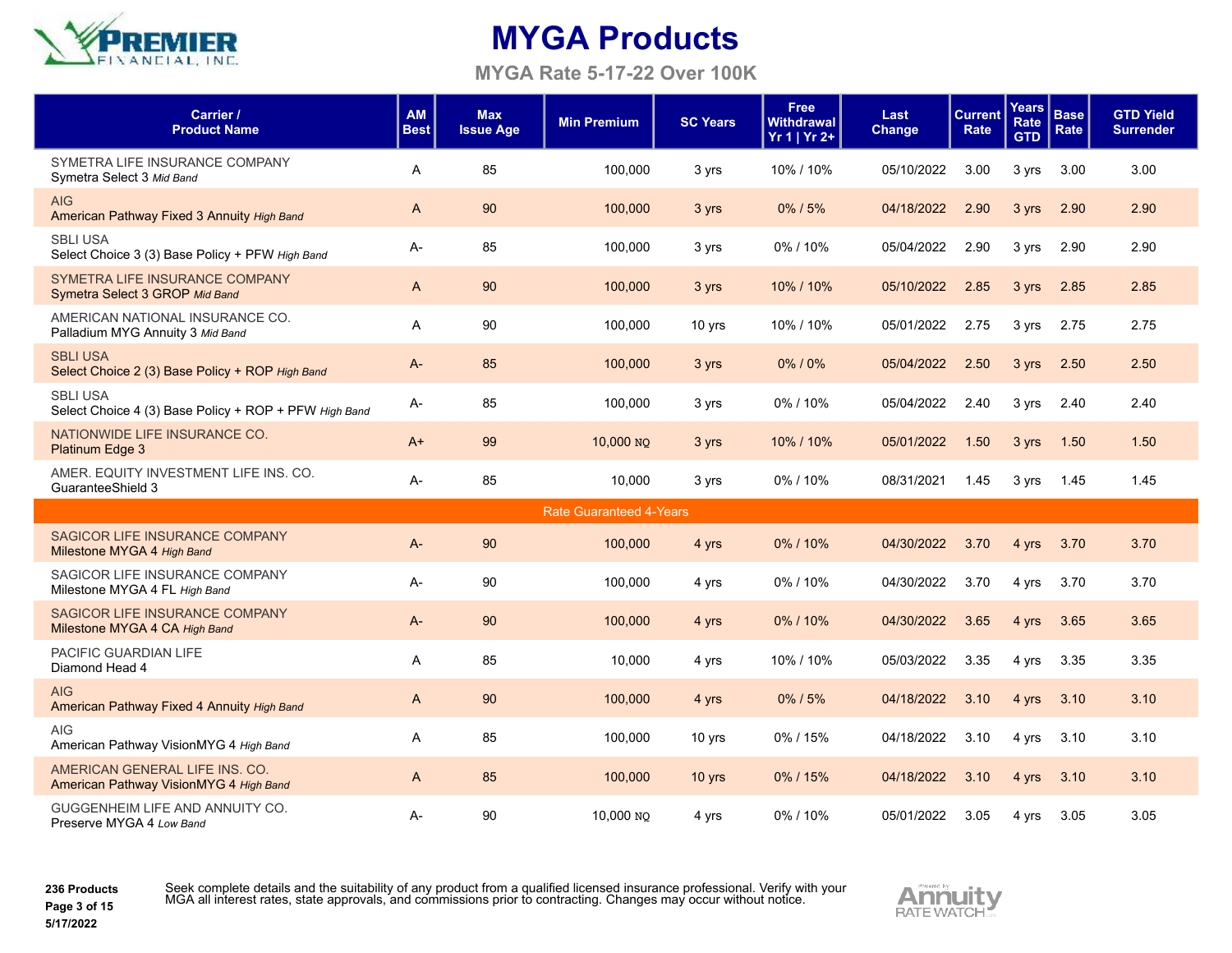

**MYGA Rate 5-17-22 Over 100K**

| Carrier /<br><b>Product Name</b>                                      | <b>AM</b><br><b>Best</b> | <b>Max</b><br><b>Issue Age</b> | <b>Min Premium</b>             | <b>SC Years</b> | <b>Free</b><br><b>Withdrawal</b><br>Yr 1   Yr 2+ | Last<br>Change           | <b>Current</b><br>Rate | <b>Years</b><br>Rate<br><b>GTD</b> | <b>Base</b><br>Rate     | <b>GTD Yield</b><br><b>Surrender</b> |
|-----------------------------------------------------------------------|--------------------------|--------------------------------|--------------------------------|-----------------|--------------------------------------------------|--------------------------|------------------------|------------------------------------|-------------------------|--------------------------------------|
| UNITED LIFE INSURANCE COMPANY<br><b>Access SPDA-4</b>                 | $A -$                    | 100                            | 10,000                         | 4 yrs           | 10% / 10%                                        | 05/09/2022               | 2.95                   | 4 yrs                              | 2.95                    | 2.95                                 |
| INTEGRITY LIFE INSURANCE COMPANY<br>MultiVantage 4                    | $A+$                     | 89                             | 20,000                         | 4 yrs           | 10% / 10%                                        | 05/01/2022               | 3.70                   | 4 yrs                              | 2.70                    | 2.95                                 |
| NATIONWIDE LIFE INSURANCE CO.<br>Platinum Edge 4                      | $A+$                     | 99                             | 10,000 NO                      | 4 yrs           | 10% / 10%                                        | 05/01/2022               | 2.20                   | 4 yrs                              | 2.20                    | 2.20                                 |
|                                                                       |                          |                                | <b>Rate Guaranteed 5-Years</b> |                 |                                                  |                          |                        |                                    |                         |                                      |
| SENTINEL SECURITY LIFE INS. CO.<br>Personal Choice Annuity 5          | $B++$                    | 85                             | 2,500                          | 5 yrs           | $0\%$ / $0\%$                                    | 05/16/2022               | 4.05                   | 5 yrs                              | 4.05                    | 4.05                                 |
| <b>ATLANTIC COAST LIFE</b><br>Safe Haven 5                            | $B++$                    | 85                             | 5,000                          | 5 yrs           | $0\%$ / $0\%$                                    | 05/16/2022               | 4.85                   | 5 yrs                              | 3.85                    | 4.05                                 |
| SENTINEL SECURITY LIFE INS. CO.<br>Personal Choice Annuity 5 (CA, FL) | $B++$                    | 90                             | 2,500                          | 5 yrs           | 0%/0%                                            | 05/16/2022               | 3.95                   | 5 yrs                              | 3.95                    | 3.95                                 |
| <b>ATHENE IA</b><br>Athene Max Rate 5 High Band                       | A                        | 83                             | 100,000                        | 5 yrs           | Int / Int                                        | 05/13/2022               | 3.85                   | 5 yrs                              | 3.85                    | 3.85                                 |
| <b>ATHENE IA</b><br>Athene MYG 5 MVA High Band                        | A                        | 83                             | 100,000                        | 5 yrs           | 10% / 10%                                        | 05/13/2022               | 3.85                   | 5 yrs                              | 3.85                    | 3.85                                 |
| SAGICOR LIFE INSURANCE COMPANY<br>Milestone MYGA 5 High Band          | $A-$                     | 90                             | 100,000                        | 5 yrs           | 0%/10%                                           | 04/30/2022               | 3.85                   | 5 yrs                              | 3.85                    | 3.85                                 |
| SAGICOR LIFE INSURANCE COMPANY<br>Milestone MYGA 5 FL High Band       | $A-$                     | 90                             | 100,000                        | 5 yrs           | 0%/10%                                           | 04/30/2022               | 3.85                   | 5 yrs                              | 3.85                    | 3.85                                 |
| UNITED LIFE INSURANCE COMPANY<br>Performance SPDA-5 High Band         | $A-$                     | 89                             | 100,000                        | 5 yrs           | 0% / Int                                         | 05/09/2022               | 3.85                   | 5 yrs                              | 3.85                    | 3.85                                 |
| <b>ATHENE IA</b><br>Athene Max Rate 5 LITE High Band                  | A                        | 83                             | 100,000                        | 5 yrs           | Int / Int                                        | 05/13/2022               | 3.80                   | 5 yrs                              | 3.80                    | 3.80                                 |
| SAGICOR LIFE INSURANCE COMPANY<br>Milestone MYGA 5 CA High Band       | $A -$                    | 90                             | 100,000                        | 5 yrs           | 0%/10%                                           | 04/30/2022               | 3.80                   | 5 yrs                              | 3.80                    | 3.80                                 |
| ATLANTIC COAST LIFE<br>Safe Haven 5 - 86-90                           | $B++$                    | 90                             | 5,000                          | 5 yrs           | 0%/0%                                            | 05/16/2022               | 4.60                   | 5 yrs                              | 3.60                    | 3.80                                 |
| <b>AMERICAN LIFE</b><br>American Classic 5 (No Liquidity)             | $B++$                    | 90                             | 1,000                          | 5 yrs           | 0%/0%                                            | 05/04/2022<br>05/19/2022 | 3.65<br>4.05           | 5 yrs                              | $+0.40$<br>3.65<br>4.05 | 3.77<br>4.05                         |
| <b>DELAWARE LIFE</b><br>Apex MYGA 5 High Band                         | A-                       | 85                             | 100,000                        | 5 yrs           | 10% / 10%                                        | 05/16/2022               | 3.75                   | 5 yrs                              | 3.75                    | 3.75                                 |
| <b>ATHENE IA</b><br>Athene MYG 5 High Band                            | A                        | 83                             | 100,000                        | 5 yrs           | 10% / 10%                                        | 05/13/2022               | 3.75                   | 5 yrs                              | 3.75                    | 3.75                                 |

**236 Products Page 4 of 15**

Seek complete details and the suitability of any product from a qualified licensed insurance professional. Verify with your<br>MGA all interest rates, state approvals, and commissions prior to contracting. Changes may occur w

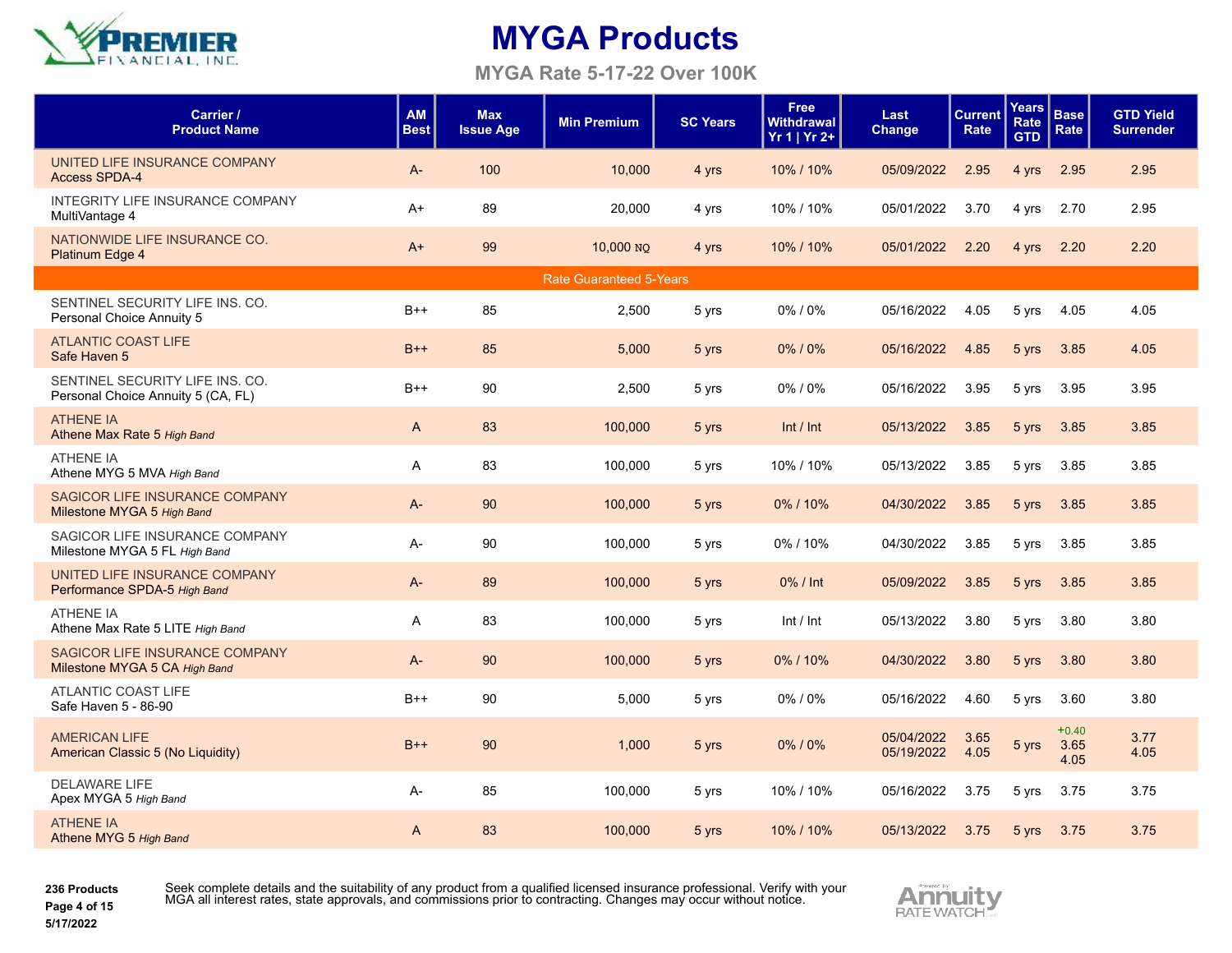

**MYGA Rate 5-17-22 Over 100K**

| Carrier /<br><b>Product Name</b>                                         | <b>AM</b><br><b>Best</b> | <b>Max</b><br><b>Issue Age</b> | <b>Min Premium</b> | <b>SC Years</b> | <b>Free</b><br><b>Withdrawal</b><br>Yr 1   Yr 2+ | Last<br>Change           | <b>Current</b><br>Rate | Years<br>Rate<br><b>GTD</b> | <b>Base</b><br>Rate     | <b>GTD Yield</b><br><b>Surrender</b> |
|--------------------------------------------------------------------------|--------------------------|--------------------------------|--------------------|-----------------|--------------------------------------------------|--------------------------|------------------------|-----------------------------|-------------------------|--------------------------------------|
| SENTINEL SECURITY LIFE INS. CO.<br>Personal Choice Annuity 5 MN          | $B++$                    | 90                             | 2,500              | 5 yrs           | 0%/0%                                            | 05/16/2022               | 3.75                   | 5 yrs                       | 3.75                    | 3.75                                 |
| <b>THE STANDARD</b><br>Multi-Choice 5 High Band                          | A                        | 93                             | 100,000            | 5 yrs           | 0%/0%                                            | 05/02/2022               | 3.70                   | 5 yrs                       | 3.70                    | 3.70                                 |
| ROYAL NEIGHBORS OF AMERICA<br>MYGA 5 Year High Band                      | A                        | 85                             | 100,000            | 5 yrs           | Int / Int                                        | 05/01/2022<br>06/01/2022 | 3.70<br>3.85           | 5 yrs                       | $+0.15$<br>3.70<br>3.85 | 3.70<br>3.85                         |
| UNITED LIFE INSURANCE COMPANY<br>Performance SPDA-5 w/10% High Band      | $A -$                    | 89                             | 100,000            | 5 yrs           | 10% / 10%                                        | 05/09/2022               | 3.70                   | 5 yrs                       | 3.70                    | 3.70                                 |
| SENTINEL SECURITY LIFE INS. CO.<br>Personal Choice Annuity 5 86-90       | $B++$                    | 90                             | 2,500              | 5 yrs           | 0%/0%                                            | 05/16/2022               | 3.70                   | 5 yrs                       | 3.70                    | 3.70                                 |
| <b>DELAWARE LIFE</b><br>Pinnacle MYGA <sup>sm</sup> 5 Year               | A-                       | 85                             | 10,000 NO          | 5 yrs           | 0%/10%                                           | 05/16/2022               | 3.70                   | 5 yrs                       | 3.70                    | 3.70                                 |
| <b>DELAWARE LIFE</b><br>Pinnacle MYGA <sup>sm</sup> 5 Year (DE & FL)     | A-                       | 85                             | 10,000 NO          | 5 yrs           | 0%/10%                                           | 05/16/2022               | 3.70                   | 5 yrs                       | 3.70                    | 3.70                                 |
| <b>AMERICAN LIFE</b><br>American Classic 5 Year                          | $B++$                    | 90                             | 1,000              | 5 yrs           | 0%/10%                                           | 05/04/2022<br>05/19/2022 | 3.65<br>4.05           | 5 yrs                       | $+0.40$<br>3.65<br>4.05 | 3.65<br>4.05                         |
| <b>ATHENE IA</b><br>Athene MYG 5 ROP High Band                           | A                        | 83                             | 100,000            | 5 yrs           | 10% / 10%                                        | 05/13/2022               | 3.65                   | 5 yrs                       | 3.65                    | 3.65                                 |
| <b>THE STANDARD</b><br>Focused Growth Annuity 5 High Band                | A                        | 93                             | 100,000            | 5 yrs           | Int / Int                                        | 05/02/2022               | 3.65                   | 5 yrs                       | 3.65                    | 3.65                                 |
| THE STANDARD<br>Multi-Choice 5 Interest Only Withdrawals High Band       | A                        | 93                             | 100,000            | 5 yrs           | Int / Int                                        | 05/02/2022               | 3.65                   | 5 yrs                       | 3.65                    | 3.65                                 |
| <b>LIBERTY BANKERS LIFE</b><br><b>Bankers Elite 5</b>                    | $A-$                     | 90                             | 10,000             | 5 yrs           | $0\%$ / $0\%$                                    | 05/16/2022               | 3.60                   | 5 yrs                       | 3.60                    | 3.60                                 |
| PACIFIC GUARDIAN LIFE<br>Diamond Head 5                                  | A                        | 85                             | 10,000             | 5 yrs           | 10% / 10%                                        | 05/03/2022               | 3.60                   | 5 yrs                       | 3.60                    | 3.60                                 |
| <b>THE STANDARD</b><br>Multi-Choice 5 10% Withdrawal Provision High Band | A                        | 93                             | 100,000            | 5 yrs           | 0%/10%                                           | 05/02/2022               | 3.60                   | 5 yrs                       | 3.60                    | 3.60                                 |
| ROYAL NEIGHBORS OF AMERICA<br>MYGA 5 Year CA High Band                   | A                        | 85                             | 100,000            | 5 yrs           | Int / Int                                        | 05/01/2022<br>06/01/2022 | 3.60<br>3.75           | 5 yrs                       | $+0.15$<br>3.60<br>3.75 | 3.60<br>3.75                         |
| <b>LIBERTY BANKERS LIFE</b><br><b>Bankers 5 Premier</b>                  | A-                       | 90                             | 10,000             | 5 yrs           | Int / Int                                        | 05/16/2022               | 3.55                   | 5 yrs                       | 3.55                    | 3.55                                 |
| <b>LIBERTY BANKERS LIFE</b><br><b>Bankers 5 Premier Plus</b>             | A-                       | 90                             | 10,000             | 5 yrs           | Int / Int                                        | 05/16/2022               | 4.35                   | 5 yrs                       | 3.35                    | 3.55                                 |

**236 Products**



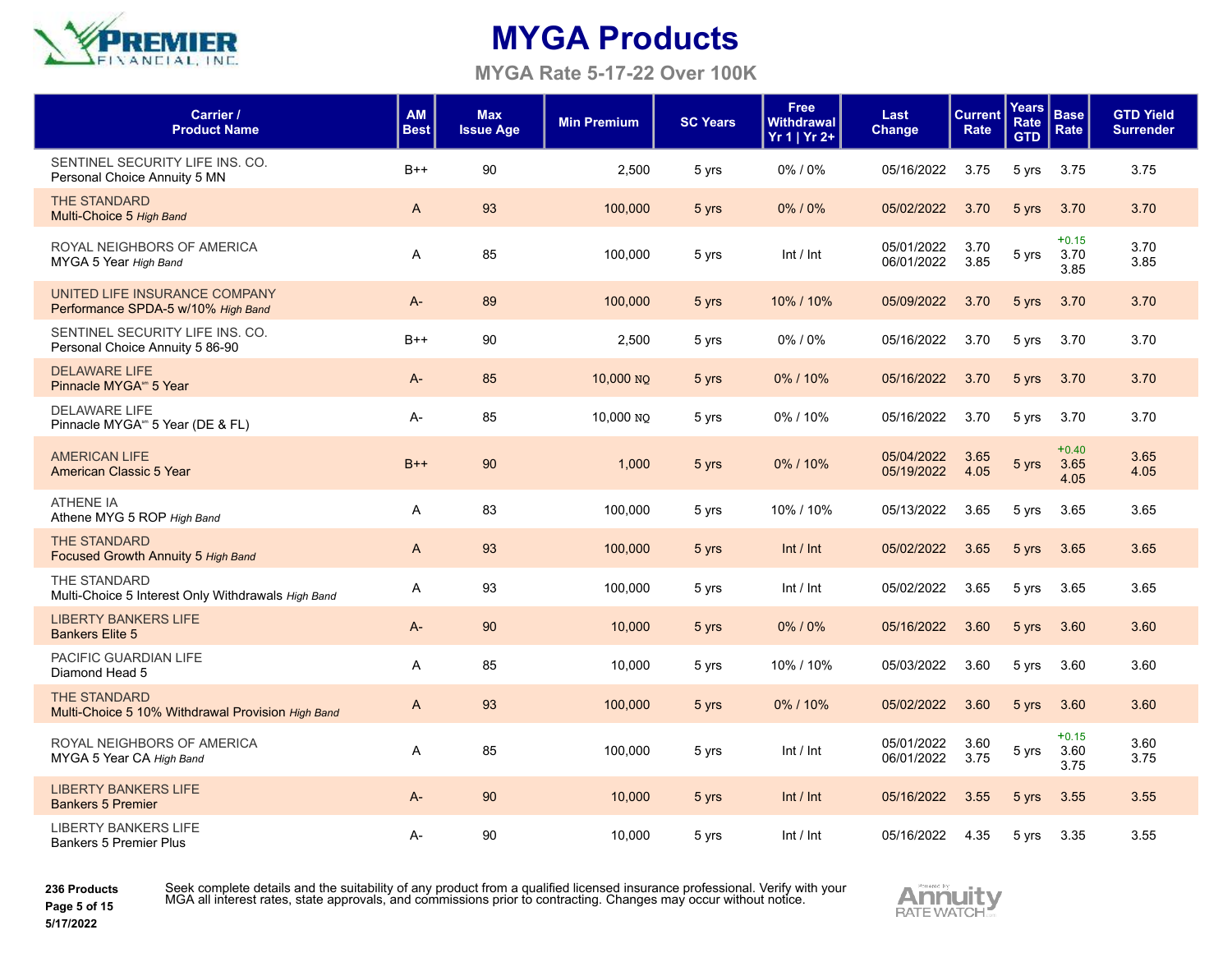

**MYGA Rate 5-17-22 Over 100K**

| Carrier /<br><b>Product Name</b>                                             | AM<br><b>Best</b> | <b>Max</b><br><b>Issue Age</b> | <b>Min Premium</b> | <b>SC Years</b> | <b>Free</b><br><b>Withdrawal</b><br>$Yr 1   Yr 2+$ | Last<br>Change           | <b>Current</b><br>Rate | Years<br>Rate<br><b>GTD</b> | <b>Base</b><br>Rate                  | <b>GTD Yield</b><br><b>Surrender</b> |
|------------------------------------------------------------------------------|-------------------|--------------------------------|--------------------|-----------------|----------------------------------------------------|--------------------------|------------------------|-----------------------------|--------------------------------------|--------------------------------------|
| <b>THE STANDARD</b><br>Multi-Choice 5 10% Withdrawal Provision ROP High Band | A                 | 93                             | 100,000            | 5 yrs           | 0%/10%                                             | 05/02/2022               | 3.50                   | 5 yrs                       | 3.50                                 | 3.50                                 |
| <b>GLOBAL ATLANTIC FINANCIAL GROUP</b><br>SecureFore 5 High Band             | A                 | 85                             | 100,000            | 5 yrs           | 10% / 10%                                          | 05/16/2022<br>05/23/2022 | 3.50<br>3.70           | 5 yrs                       | $+0.20$<br>3.50<br>3.70              | 3.50<br>3.70                         |
| <b>MUTUAL OF OMAHA</b><br><b>Ultra Premier 5</b>                             | $A+$              | 89                             | 25,000             | 5 yrs           | 10% / 10%                                          | 05/01/2022               | 3.50                   | 5 yrs                       | 3.50                                 | 3.50                                 |
| SENTINEL SECURITY LIFE INS. CO.<br>Personal Choice Annuity 5 MN 86-90        | $B++$             | 90                             | 2.500              | 5 yrs           | $0\%$ / $0\%$                                      | 05/16/2022               | 3.40                   | 5 yrs                       | 3.40                                 | 3.40                                 |
| <b>GREAT AMERICAN LIFE INS. CO.</b><br>SecureGain 5 High Band                | $A+$              | 89                             | 100,000            | 5 yrs           | 10% / 10%                                          | 04/18/2022               | 3.40                   | 5 yrs                       | 3.15<br>3.25<br>3.35<br>3.45<br>3.55 | 3.40                                 |
| SYMETRA LIFE INSURANCE COMPANY<br>Symetra Custom 5 (No ROP) Mid Band         | A                 | 85                             | 100,000            | 5 yrs           | 10% / 10%                                          | 05/10/2022               | 3.40                   | 5 yrs                       | 3.40                                 | 3.40                                 |
| SYMETRA LIFE INSURANCE COMPANY<br>Symetra Select 5 Mid Band                  | A                 | 85                             | 100,000            | 5 yrs           | 10% / 10%                                          | 05/10/2022               | 3.40                   | 5 yrs                       | 3.40                                 | 3.40                                 |
| AMERICAN GENERAL LIFE INS. CO.<br>American Pathway SolutionsMYG 5 High Band  | A                 | 85                             | 100,000            | 10 yrs          | $0\%$ / 15%                                        | 04/18/2022               | 3.35                   | 5 yrs                       | 3.35                                 | 3.35                                 |
| <b>AIG</b><br>American Pathway SolutionsMYG 5 High Band                      | A                 | 85                             | 100,000            | $10$ yrs        | 0%/15%                                             | 04/18/2022               | 3.35                   | 5 yrs                       | 3.35                                 | 3.35                                 |
| <b>AIG</b><br>American Pathway VisionMYG 5 High Band                         | A                 | 85                             | 100,000            | 10 yrs          | 0%/15%                                             | 04/18/2022               | 3.35                   | 5 yrs                       | 3.35                                 | 3.35                                 |
| AMERICAN GENERAL LIFE INS. CO.<br>American Pathway VisionMYG 5 High Band     | A                 | 85                             | 100,000            | $10$ yrs        | 0%/15%                                             | 04/18/2022               | 3.35                   | 5 yrs                       | 3.35                                 | 3.35                                 |
| LINCOLN FINANCIAL GROUP<br>Lincoln MYGuarantee Plus 5 High Band              | $A+$              | 85                             | 100,000            | 5 yrs           | 10% / 10%                                          | 05/17/2022               | 3.35                   | 5 yrs                       | 3.35                                 | 3.35                                 |
| <b>NORTH AMERICAN COMPANY</b><br>NAC Guarantee Plus 5 High Band              | $A+$              | 90                             | 100,000            | 5 yrs           | 0% / Int                                           | 05/17/2022               | 3.35                   | 5 yrs                       | 3.35                                 | 3.35                                 |
| <b>SBLI USA</b><br>Select Choice 1 (5) Base Policy High Band                 | A-                | 85                             | 100,000            | 5 yrs           | $0\%$ / $0\%$                                      | 05/04/2022               | 3.35                   | 5 yrs                       | 3.35                                 | 3.35                                 |
| <b>LIBERTY BANKERS LIFE</b><br><b>Bankers 5</b>                              | A-                | 90                             | 10,000             | 5 yrs           | Int / Int                                          | 05/16/2022               | 3.25                   | 5 yrs                       | 3.25                                 | 3.25                                 |
| NATIONWIDE LIFE INSURANCE CO.<br>Secure Growth 5 MVA High Band               | A+                | 90                             | 100.000            | 5 yrs           | 10% / 10%                                          | 05/01/2022               | 3.25                   | 5 yrs                       | 3.25                                 | 3.25                                 |

**236 Products Page 6 of 15**

Seek complete details and the suitability of any product from a qualified licensed insurance professional. Verify with your<br>MGA all interest rates, state approvals, and commissions prior to contracting. Changes may occur w

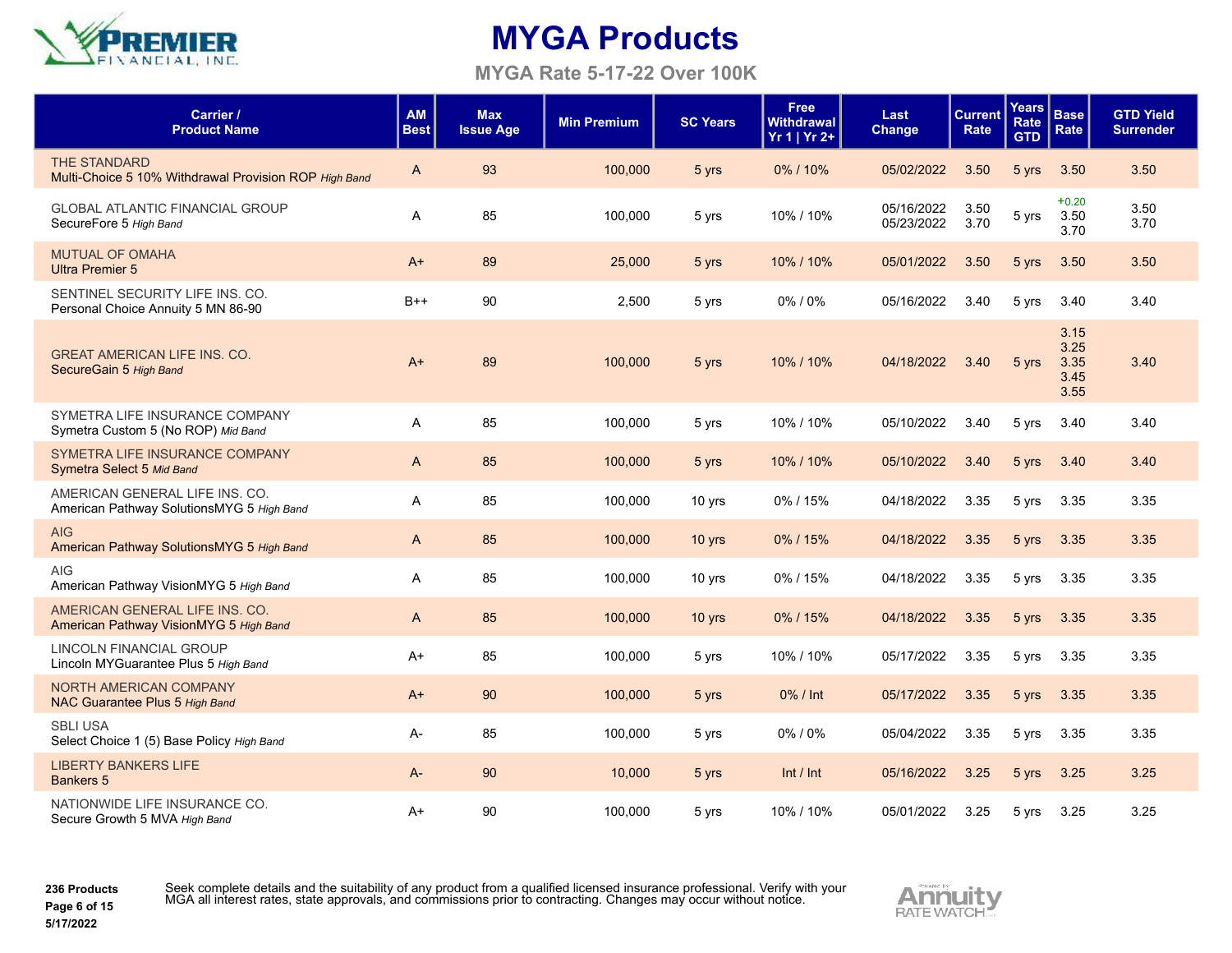

#### **MYGA Rate 5-17-22 Over 100K**

| Carrier /<br><b>Product Name</b>                                                      | <b>AM</b><br><b>Best</b> | <b>Max</b><br><b>Issue Age</b> | <b>Min Premium</b> | <b>SC Years</b> | <b>Free</b><br><b>Withdrawal</b><br>$Yr 1   Yr 2+$ | Last<br><b>Change</b> | <b>Current</b><br>Rate | Years<br><b>Rate</b><br><b>GTD</b> | <b>Base</b><br>Rate                  | <b>GTD Yield</b><br><b>Surrender</b> |
|---------------------------------------------------------------------------------------|--------------------------|--------------------------------|--------------------|-----------------|----------------------------------------------------|-----------------------|------------------------|------------------------------------|--------------------------------------|--------------------------------------|
| <b>SILAC</b><br><b>Secure Savings Elite 5</b>                                         | $B+$                     | 85                             | 10,000             | 5 yrs           | 0%/0%                                              | 05/02/2022            | 3.25                   | 5 yrs                              | 3.25                                 | 3.25                                 |
| <b>GREAT AMERICAN LIFE INS. CO.</b><br>SecureGain 5 No MVA High Band                  | $A+$                     | 89                             | 100,000            | 5 yrs           | 10% / 10%                                          | 04/18/2022            | 3.25                   | 5 yrs                              | 3.00<br>3.10<br>3.20<br>3.30<br>3.40 | 3.25                                 |
| <b>SBLI USA</b><br>Select Choice 3 (5) Base Policy + PFW High Band                    | A-                       | 85                             | 100,000            | 5 yrs           | 0%/10%                                             | 05/04/2022            | 3.25                   | 5 yrs                              | 3.25                                 | 3.25                                 |
| SYMETRA LIFE INSURANCE COMPANY<br>Symetra Custom 5 (ROP) Mid Band                     | A                        | 90                             | 100,000            | 5 yrs           | 10% / 10%                                          | 05/10/2022            | 3.25                   | 5 yrs                              | 3.25                                 | 3.25                                 |
| SYMETRA LIFE INSURANCE COMPANY<br>Symetra Select 5 GROP Mid Band                      | $\mathsf{A}$             | 90                             | 100,000            | 5 yrs           | 10% / 10%                                          | 05/10/2022            | 3.25                   | 5 yrs                              | 3.25                                 | 3.25                                 |
| SBLI-SAVINGS BANK LIFE INS. OF MA<br>ECAccumulate                                     | A                        | 85                             | 25,000             | 5 yrs           | 5%/5%                                              | 04/01/2022            | 3.20                   | 5 yrs                              | 3.20                                 | 3.20                                 |
| <b>MUTUAL OF OMAHA</b><br>Ultra - Secure Plus 5 High Band                             | $A+$                     | 89                             | 50,000             | 5 yrs           | 10% / 10%                                          | 05/01/2022            | 3.15                   | 5 yrs                              | 3.15                                 | 3.15                                 |
| <b>AIG</b><br>American Pathway Fixed 5 Annuity - No GROP with MVA<br><b>High Band</b> | $\mathsf{A}$             | 90                             | 100,000            | 5 yrs           | Int / $15%$                                        | 04/18/2022            | 3.10                   | 5 yrs                              | 3.10                                 | 3.10                                 |
| GUGGENHEIM LIFE AND ANNUITY CO.<br>Preserve MYGA 5 Low Band                           | $A -$                    | 90                             | 10,000 NO          | 5 yrs           | 0%/10%                                             | 05/01/2022            | 3.10                   | 5 yrs                              | 3.10                                 | 3.10                                 |
| <b>SILAC</b><br>Secure Savings Elite 5 (FL)                                           | B+                       | 85                             | 10,000             | 5 yrs           | 0%/0%                                              | 05/02/2022            | 3.10                   | 5 yrs                              | 3.10                                 | 3.10                                 |
| NATIONWIDE LIFE INSURANCE CO.<br>Secure Growth 5 High Band                            | $A+$                     | 90                             | 100,000            | 5 yrs           | 10% / 10%                                          | 05/01/2022            | 3.05                   | 5 yrs                              | 3.05                                 | 3.05                                 |
| <b>SILAC</b><br>Secure Savings 5 Year                                                 | $B+$                     | 90                             | 10,000             | 5 yrs           | Int $/5%$                                          | 05/02/2022            | 3.00                   | 5 yrs                              | 3.00                                 | 3.00                                 |
| NATIONWIDE LIFE INSURANCE CO.<br>Secure Growth 5 (NY) High Band                       | $A+$                     | 90                             | 100,000            | 5 yrs           | 10% / 10%                                          | 05/01/2022            | 2.95                   | 5 yrs                              | 2.95                                 | 2.95                                 |
| NATIONWIDE LIFE INSURANCE CO.<br>Secure Growth 5 ROP High Band                        | $A+$                     | 90                             | 100,000            | 5 yrs           | 10% / 10%                                          | 05/01/2022            | 2.95                   | 5 yrs                              | 2.95                                 | 2.95                                 |
| <b>AIG</b><br>American Pathway Fixed 5 Annuity - GROP with MVA High<br><b>Band</b>    | $\mathsf{A}$             | 90                             | 100,000            | 5 yrs           | Int $/15%$                                         | 04/18/2022            | 2.85                   | 5 yrs                              | 2.85                                 | 2.85                                 |
| <b>AIG</b><br>American Pathway Fixed 5 Annuity - No GROP High Band                    | Α                        | 90                             | 100,000            | 5 yrs           | Int $/15%$                                         | 04/18/2022            | 2.85                   | 5 yrs                              | 2.85                                 | 2.85                                 |

**236 Products Page 7 of 15**

Seek complete details and the suitability of any product from a qualified licensed insurance professional. Verify with your<br>MGA all interest rates, state approvals, and commissions prior to contracting. Changes may occur w

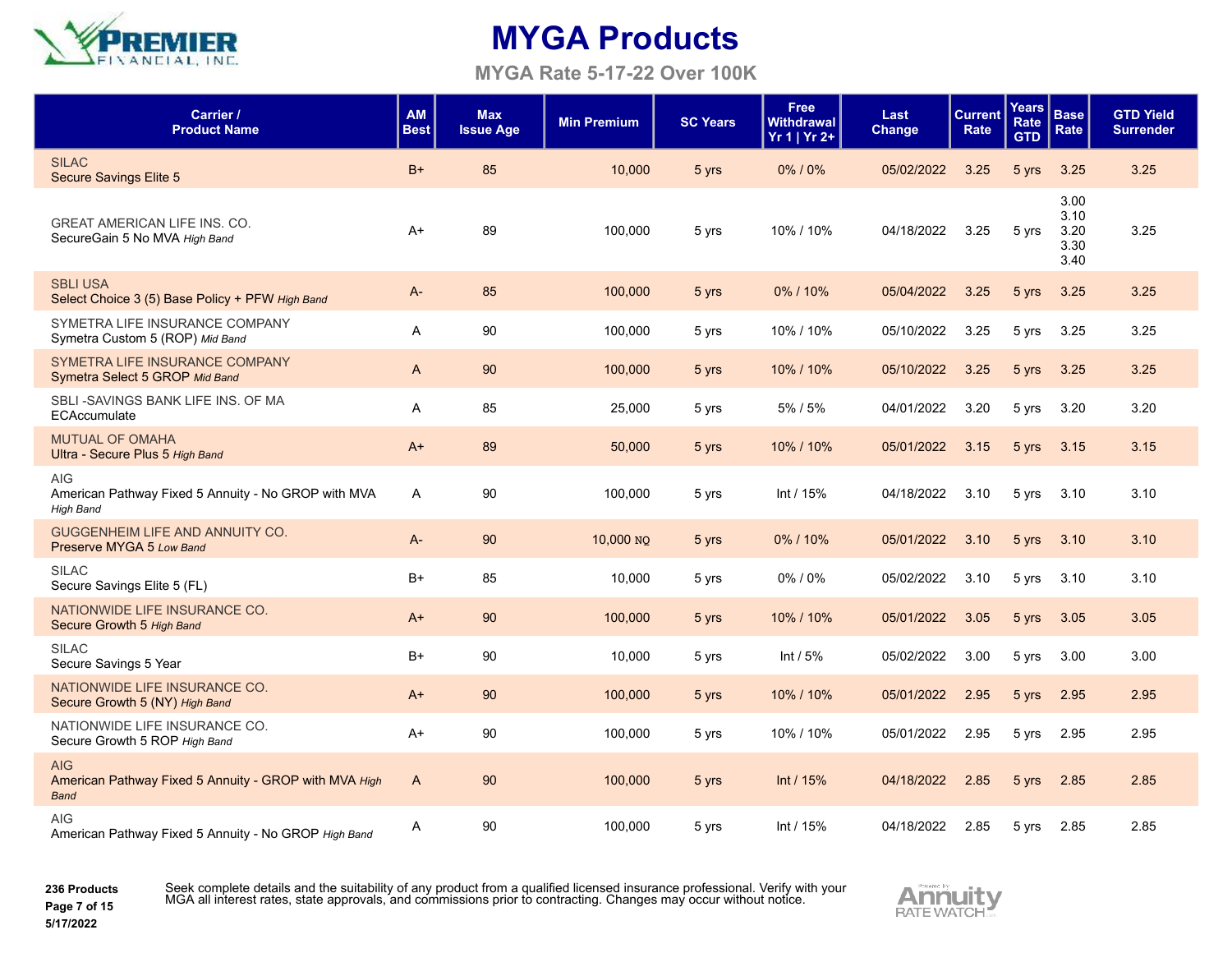

**MYGA Rate 5-17-22 Over 100K**

| Carrier /<br><b>Product Name</b>                                         | <b>AM</b><br><b>Best</b> | <b>Max</b><br><b>Issue Age</b> | <b>Min Premium</b>             | <b>SC Years</b> | <b>Free</b><br><b>Withdrawal</b><br>$Yr 1   Yr 2+$ | Last<br>Change | <b>Current</b><br>Rate | <b>Years</b><br>Rate<br><b>GTD</b> | <b>Base</b><br>Rate                  | <b>GTD Yield</b><br><b>Surrender</b> |
|--------------------------------------------------------------------------|--------------------------|--------------------------------|--------------------------------|-----------------|----------------------------------------------------|----------------|------------------------|------------------------------------|--------------------------------------|--------------------------------------|
| NATIONWIDE LIFE INSURANCE CO.<br>Secure Growth 5 ROP (NY) High Band      | $A+$                     | 90                             | 100,000                        | 5 yrs           | 10% / 10%                                          | 05/01/2022     | 2.85                   | 5 yrs                              | 2.85                                 | 2.85                                 |
| <b>SBLI USA</b><br>Select Choice 2 (5) Base Policy + ROP High Band       | A-                       | 85                             | 100,000                        | 5 yrs           | 0%/0%                                              | 05/04/2022     | 2.85                   | 5 yrs                              | 2.85                                 | 2.85                                 |
| <b>INTEGRITY LIFE INSURANCE COMPANY</b><br>MultiVantage 5                | $A+$                     | 89                             | 20,000                         | 5 yrs           | 10% / 10%                                          | 05/01/2022     | 3.60                   | 5 yrs                              | 2.60                                 | 2.80                                 |
| AMERICAN NATIONAL INSURANCE CO.<br>Palladium MYG Annuity 5 Mid Band      | A                        | 90                             | 100,000                        | 10 yrs          | 10% / 10%                                          | 05/01/2022     | 2.80                   | 5 yrs                              | 2.80                                 | 2.80                                 |
| GUGGENHEIM LIFE AND ANNUITY CO.<br>ProOption MYGA 5 with ROP             | $A -$                    | 90                             | 10,000 NO                      | 5 yrs           | 0%/10%                                             | 05/01/2022     | 2.55                   | 5 yrs                              | 2.55<br>2.65<br>2.75<br>2.85<br>2.95 | 2.75                                 |
| <b>SBLI USA</b><br>Select Choice 4 (5) Base Policy + ROP + PFW High Band | А-                       | 85                             | 100,000                        | 5 yrs           | 0%/10%                                             | 05/04/2022     | 2.75                   | 5 yrs                              | 2.75                                 | 2.75                                 |
| <b>AIG</b><br>American Pathway Fixed 5 Annuity - GROP High Band          | A                        | 90                             | 100,000                        | 5 yrs           | Int / 15%                                          | 04/18/2022     | 2.70                   | 5 yrs                              | 2.70                                 | 2.70                                 |
| NATIONWIDE LIFE INSURANCE CO.<br>Platinum Edge 5                         | $A+$                     | 99                             | 10,000 NO                      | 5 yrs           | 10% / 10%                                          | 05/01/2022     | 2.45                   | 5 yrs                              | 2.45                                 | 2.45                                 |
| AMER. EQUITY INVESTMENT LIFE INS. CO.<br><b>GuaranteeShield 5</b>        | A-                       | 85                             | 10,000                         | 5 yrs           | $0\%$ / 10%                                        | 08/31/2021     | 2.00                   | 5 yrs                              | 2.00                                 | 2.00                                 |
| AMER. EQUITY INVESTMENT LIFE INS. CO.<br>Guarantee 5 (ICC13 MYGA)        | A-                       | 85                             | 10,000                         | 5 yrs           | Int / Int                                          | 01/01/2020     | 1.80                   | 5 yrs                              | 1.80                                 | 1.80                                 |
|                                                                          |                          |                                | <b>Rate Guaranteed 6-Years</b> |                 |                                                    |                |                        |                                    |                                      |                                      |
| <b>ATLANTIC COAST LIFE</b><br>Safe Haven 6                               | $B++$                    | 85                             | 5,000                          | 6 yrs           | $0\%$ / $0\%$                                      | 05/16/2022     | 4.90                   | 6 yrs                              | 3.90                                 | 4.07                                 |
| SAGICOR LIFE INSURANCE COMPANY<br>Milestone MYGA 6 High Band             | A-                       | 90                             | 100,000                        | 6 yrs           | 0%/10%                                             | 04/30/2022     | 3.85                   | 6 yrs                              | 3.85                                 | 3.85                                 |
| SAGICOR LIFE INSURANCE COMPANY<br>Milestone MYGA 6 FL High Band          | $A -$                    | 90                             | 100,000                        | 6 yrs           | 0%/10%                                             | 04/30/2022     | 3.85                   | 6 yrs                              | 3.85                                 | 3.85                                 |
| <b>ATLANTIC COAST LIFE</b><br>Safe Haven 6 - 86-90                       | $B++$                    | 90                             | 5,000                          | 6 yrs           | 0%/0%                                              | 05/16/2022     | 4.65                   | 6 yrs                              | 3.65                                 | 3.82                                 |
| SAGICOR LIFE INSURANCE COMPANY<br>Milestone MYGA 6 CA High Band          | $A -$                    | 90                             | 100,000                        | 6 yrs           | 0%/10%                                             | 04/30/2022     | 3.80                   | 6 yrs                              | 3.80                                 | 3.80                                 |
| PACIFIC GUARDIAN LIFE<br>Diamond Head 6                                  | A                        | 85                             | 10.000                         | 6 yrs           | 10% / 10%                                          | 05/03/2022     | 3.60                   | 6 yrs                              | 3.60                                 | 3.60                                 |

**236 Products Page 8 of 15**

**5/17/2022**

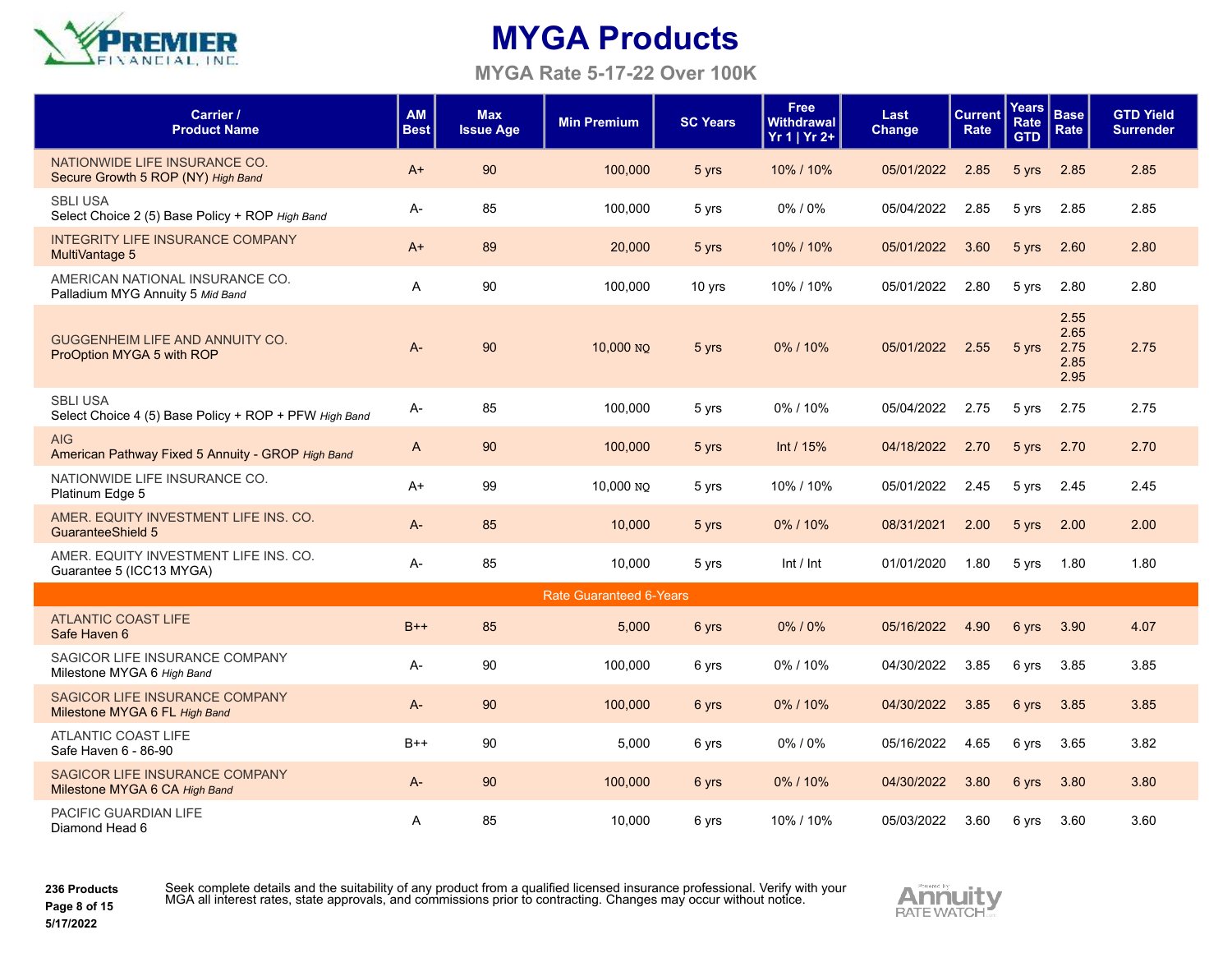

**MYGA Rate 5-17-22 Over 100K**

| Carrier /<br><b>Product Name</b>                                            | <b>AM</b><br><b>Best</b> | <b>Max</b><br><b>Issue Age</b> | <b>Min Premium</b>             | <b>SC Years</b> | <b>Free</b><br>Withdrawal<br>$Yr 1   Yr 2+$ | Last<br>Change | <b>Current</b><br>Rate | Years<br>Rate<br><b>GTD</b> | <b>Base</b><br>Rate | <b>GTD Yield</b><br><b>Surrender</b> |
|-----------------------------------------------------------------------------|--------------------------|--------------------------------|--------------------------------|-----------------|---------------------------------------------|----------------|------------------------|-----------------------------|---------------------|--------------------------------------|
| AMERICAN GENERAL LIFE INS. CO.<br>American Pathway SolutionsMYG 6 High Band | A                        | 85                             | 100,000                        | $10$ yrs        | 0%/15%                                      | 04/18/2022     | 3.35                   | 6 yrs                       | 3.35                | 3.35                                 |
| <b>AIG</b><br>American Pathway SolutionsMYG 6 High Band                     | A                        | 85                             | 100,000                        | 10 yrs          | 0%/15%                                      | 04/18/2022     | 3.35                   | 6 yrs                       | 3.35                | 3.35                                 |
| <b>AIG</b><br>American Pathway VisionMYG 6 High Band                        | $\mathsf{A}$             | 85                             | 100,000                        | $10$ yrs        | 0%/15%                                      | 04/18/2022     | 3.35                   | 6 yrs                       | 3.35                | 3.35                                 |
| AMERICAN GENERAL LIFE INS. CO.<br>American Pathway VisionMYG 6 High Band    | A                        | 85                             | 100,000                        | 10 yrs          | 0%/15%                                      | 04/18/2022     | 3.35                   | 6 yrs                       | 3.35                | 3.35                                 |
| UNITED LIFE INSURANCE COMPANY<br><b>Access SPDA-6</b>                       | $A -$                    | 89                             | 10,000                         | 6 yrs           | 10% / 10%                                   | 05/09/2022     | 3.20                   | 6 yrs                       | 3.20                | 3.20                                 |
| GUGGENHEIM LIFE AND ANNUITY CO.<br>Preserve MYGA 6 Low Band                 | A-                       | 90                             | 10,000 NO                      | 6 yrs           | 0%/10%                                      | 05/01/2022     | 3.15                   | 6 yrs                       | 3.15                | 3.15                                 |
| AMERICAN NATIONAL INSURANCE CO.<br>Palladium MYG Annuity 6 Mid Band         | $\mathsf{A}$             | 90                             | 100,000                        | $10$ yrs        | 10% / 10%                                   | 05/01/2022     | 3.00                   | 6 yrs                       | 3.00                | 3.00                                 |
| NATIONWIDE LIFE INSURANCE CO.<br>Platinum Edge 6                            | $A+$                     | 99                             | 10,000 NO                      | 6 yrs           | 10% / 10%                                   | 05/01/2022     | 2.70                   | 6 yrs                       | 2.70                | 2.70                                 |
| AMER. EQUITY INVESTMENT LIFE INS. CO.<br>Guarantee 6 (ICC13 MYGA)           | A-                       | 85                             | 10,000                         | 6 yrs           | Int / Int                                   | 01/01/2020     | 1.85                   | 6 yrs                       | 1.85                | 1.85                                 |
|                                                                             |                          |                                | <b>Rate Guaranteed 7-Years</b> |                 |                                             |                |                        |                             |                     |                                      |
| SENTINEL SECURITY LIFE INS. CO.<br>Personal Choice Annuity 7                | B++                      | 85                             | 2,500                          | 7 yrs           | 0%/0%                                       | 05/16/2022     | 4.10                   | 7 yrs                       | 4.10                | 4.10                                 |
| <b>ATLANTIC COAST LIFE</b><br>Safe Haven 7                                  | $B++$                    | 85                             | 5,000                          | 7 yrs           | 0%/0%                                       | 05/16/2022     | 4.95                   | 7 yrs                       | 3.95                | 4.09                                 |
| <b>ATHENE IA</b><br>Athene Max Rate 7 High Band                             | A                        | 83                             | 100.000                        | 7 yrs           | Int / Int                                   | 05/13/2022     | 4.00                   | 7 yrs                       | 4.00                | 4.00                                 |
| SENTINEL SECURITY LIFE INS. CO.<br>Personal Choice Annuity 7 (CA, FL)       | $B++$                    | 90                             | 2,500                          | 7 yrs           | 0%/0%                                       | 05/16/2022     | 4.00                   | 7 yrs                       | 4.00                | 4.00                                 |
| <b>ATHENE IA</b><br>Athene Max Rate 7 LITE High Band                        | A                        | 83                             | 100,000                        | 7 yrs           | Int / Int                                   | 05/13/2022     | 3.95                   | 7 yrs                       | 3.95                | 3.95                                 |
| <b>ATHENE IA</b><br>Athene MYG 7 MVA High Band                              | $\mathsf{A}$             | 83                             | 100,000                        | 7 yrs           | 10% / 10%                                   | 05/13/2022     | 3.90                   | 7 yrs                       | 3.90                | 3.90                                 |
| <b>DELAWARE LIFE</b><br>Apex MYGA 7 High Band                               | A-                       | 85                             | 100,000                        | 7 yrs           | 10% / 10%                                   | 05/16/2022     | 3.85                   | 7 yrs                       | 3.85                | 3.85                                 |
| SAGICOR LIFE INSURANCE COMPANY<br>Milestone MYGA 7 High Band                | A-                       | 90                             | 100,000                        | 7 yrs           | 0%/10%                                      | 04/30/2022     | 3.85                   | 7 yrs                       | 3.85                | 3.85                                 |

**236 Products Page 9 of 15**

**5/17/2022**

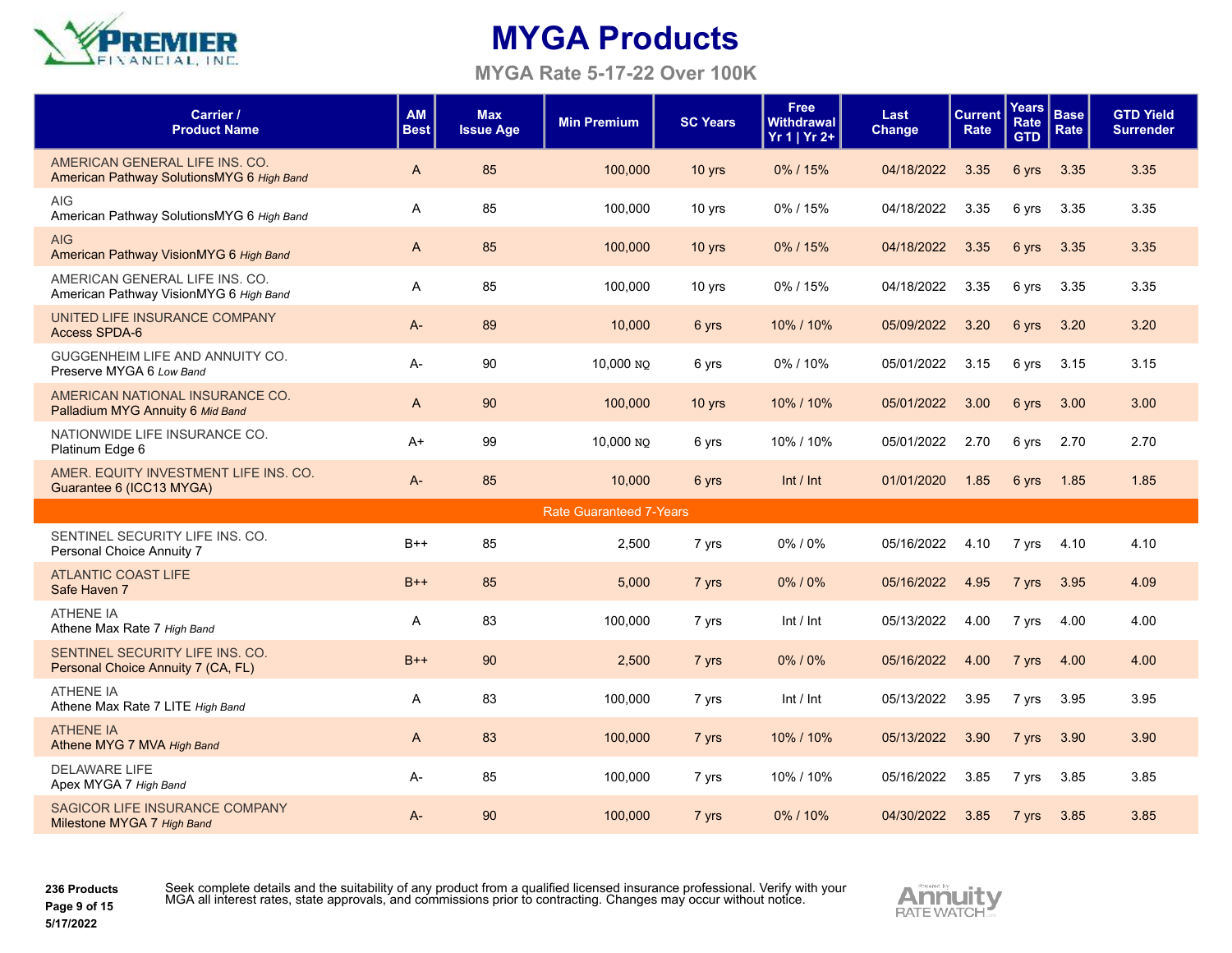

**MYGA Rate 5-17-22 Over 100K**

| Carrier /<br><b>Product Name</b>                                       | <b>AM</b><br><b>Best</b> | <b>Max</b><br><b>Issue Age</b> | <b>Min Premium</b> | <b>SC Years</b> | <b>Free</b><br><b>Withdrawal</b><br>Yr 1   Yr 2+ | Last<br>Change | <b>Current</b><br>Rate | Years<br>Rate<br><b>GTD</b> | <b>Base</b><br>Rate | <b>GTD Yield</b><br><b>Surrender</b> |
|------------------------------------------------------------------------|--------------------------|--------------------------------|--------------------|-----------------|--------------------------------------------------|----------------|------------------------|-----------------------------|---------------------|--------------------------------------|
| SAGICOR LIFE INSURANCE COMPANY<br>Milestone MYGA 7 FL High Band        | A-                       | 90                             | 100.000            | 7 yrs           | 0%/10%                                           | 04/30/2022     | 3.85                   | 7 yrs                       | 3.85                | 3.85                                 |
| UNITED LIFE INSURANCE COMPANY<br>Performance SPDA-7 High Band          | $A -$                    | 89                             | 100,000            | 7 yrs           | 0% / Int                                         | 05/09/2022     | 3.85                   | 7 yrs                       | 3.85                | 3.85                                 |
| ATLANTIC COAST LIFE<br>Safe Haven 7 - 86-90                            | $B++$                    | 90                             | 5,000              | 7 yrs           | $0\%$ / $0\%$                                    | 05/16/2022     | 4.70                   | 7 yrs                       | 3.70                | 3.84                                 |
| <b>ATHENE IA</b><br>Athene MYG 7 High Band                             | A                        | 83                             | 100,000            | 7 yrs           | 10% / 10%                                        | 05/13/2022     | 3.80                   | 7 yrs                       | 3.80                | 3.80                                 |
| SAGICOR LIFE INSURANCE COMPANY<br>Milestone MYGA 7 CA High Band        | A-                       | 90                             | 100,000            | 7 yrs           | 0%/10%                                           | 04/30/2022     | 3.80                   | 7 yrs                       | 3.80                | 3.80                                 |
| SENTINEL SECURITY LIFE INS. CO.<br>Personal Choice Annuity 7 MN        | $B++$                    | 90                             | 2,500              | 7 yrs           | 0%/0%                                            | 05/16/2022     | 3.80                   | 7 yrs                       | 3.80                | 3.80                                 |
| SENTINEL SECURITY LIFE INS. CO.<br>Personal Choice Annuity 7 86-90     | $B++$                    | 90                             | 2,500              | 7 yrs           | 0%/0%                                            | 05/16/2022     | 3.75                   | 7 yrs                       | 3.75                | 3.75                                 |
| <b>DELAWARE LIFE</b><br>Pinnacle MYGA <sup>sm</sup> 7 Year             | A-                       | 85                             | 10,000 NO          | 7 yrs           | 0%/10%                                           | 05/16/2022     | 3.75                   | 7 yrs                       | 3.75                | 3.75                                 |
| <b>DELAWARE LIFE</b><br>Pinnacle MYGA <sup>®</sup> 7 Year (DE & FL)    | A-                       | 85                             | 10,000 NO          | 7 yrs           | 0%/10%                                           | 05/16/2022     | 3.75                   | 7 yrs                       | 3.75                | 3.75                                 |
| <b>ATHENE IA</b><br>Athene MYG 7 ROP High Band                         | A                        | 83                             | 100,000            | 7 yrs           | 10% / 10%                                        | 05/13/2022     | 3.70                   | 7 yrs                       | 3.70                | 3.70                                 |
| UNITED LIFE INSURANCE COMPANY<br>Performance SPDA-7 w/10% High Band    | A-                       | 89                             | 100,000            | 7 yrs           | 10% / 10%                                        | 05/09/2022     | 3.70                   | 7 yrs                       | 3.70                | 3.70                                 |
| <b>LIBERTY BANKERS LIFE</b><br><b>Bankers Elite 7</b>                  | $A-$                     | 85                             | 10,000             | 7 yrs           | 0%/0%                                            | 05/16/2022     | 3.65                   | 7 yrs                       | 3.65                | 3.65                                 |
| PACIFIC GUARDIAN LIFE<br>Diamond Head 7                                | A                        | 85                             | 10,000             | 7 yrs           | 10% / 10%                                        | 05/03/2022     | 3.65                   | 7 yrs                       | 3.65                | 3.65                                 |
| <b>LIBERTY BANKERS LIFE</b><br><b>Bankers 7 Premier</b>                | $A -$                    | 85                             | 10,000             | 7 yrs           | Int / Int                                        | 05/16/2022     | 3.60                   | 7 yrs                       | 3.60                | 3.60                                 |
| <b>MUTUAL OF OMAHA</b><br><b>Ultra Premier 7</b>                       | $A+$                     | 88                             | 25,000             | 7 yrs           | 10% / 10%                                        | 05/01/2022     | 3.60                   | 7 yrs                       | 3.60                | 3.60                                 |
| SYMETRA LIFE INSURANCE COMPANY<br>Symetra Select 7 Mid Band            | A                        | 85                             | 100,000            | 7 yrs           | 10% / 10%                                        | 05/10/2022     | 3.50                   | 7 yrs                       | 3.50                | 3.50                                 |
| THE STANDARD<br>Focused Growth Annuity 7 High Band                     | A                        | 90                             | 100,000            | 7 yrs           | Int / Int                                        | 05/02/2022     | 3.45                   | 7 yrs                       | 3.45                | 3.45                                 |
| <b>LINCOLN FINANCIAL GROUP</b><br>Lincoln MYGuarantee Plus 7 High Band | $A+$                     | 85                             | 100,000            | 7 yrs           | 10% / 10%                                        | 05/17/2022     | 3.45                   | 7 yrs                       | 3.45                | 3.45                                 |

**236 Products Page 10 of 15**

**5/17/2022**

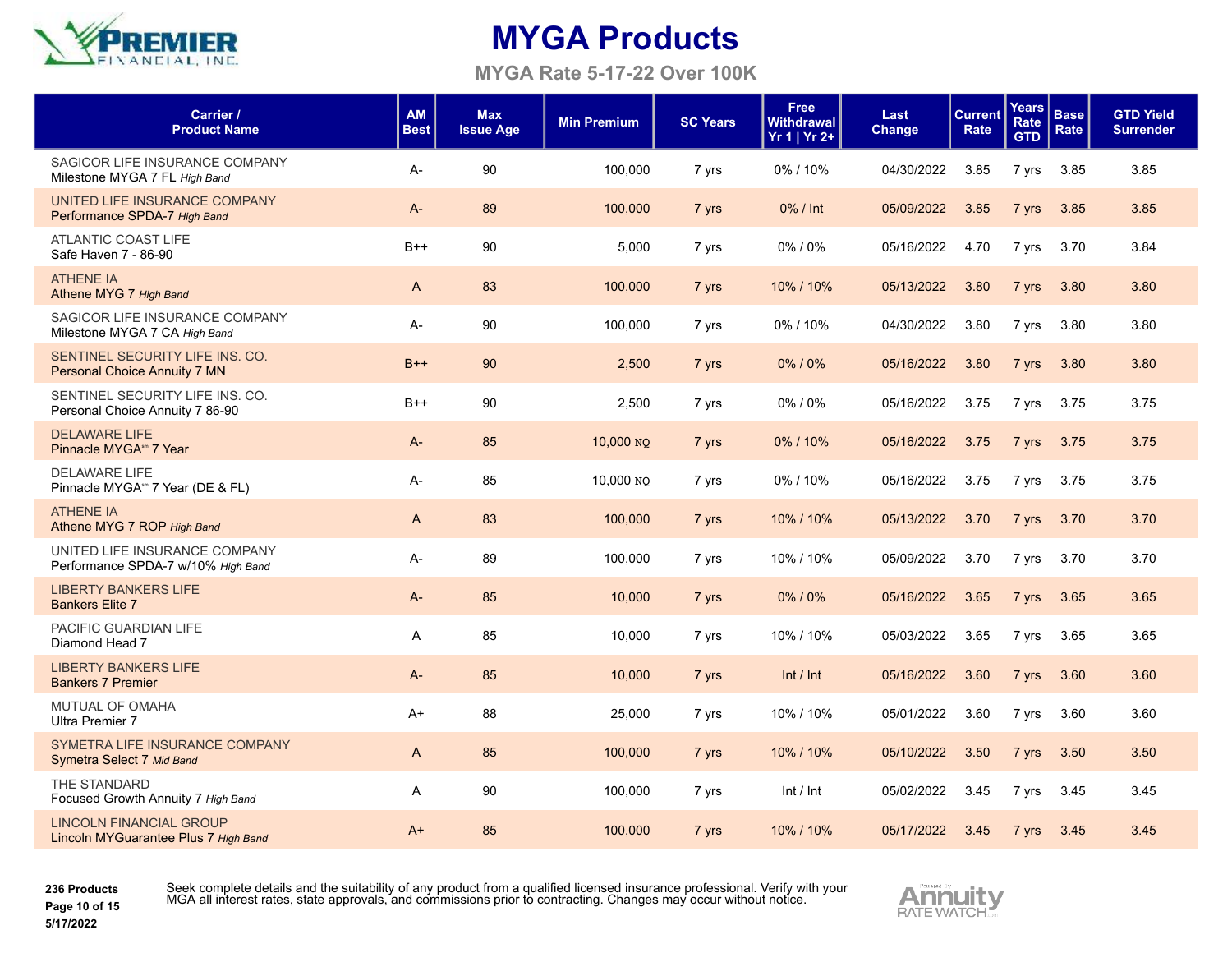

**MYGA Rate 5-17-22 Over 100K**

| Carrier /<br><b>Product Name</b>                                         | AM<br><b>Best</b> | <b>Max</b><br><b>Issue Age</b> | <b>Min Premium</b> | <b>SC Years</b> | <b>Free</b><br>Withdrawal<br>$Yr 1   Yr 2+$ | Last<br>Change | <b>Current</b><br>Rate | Years<br>Rate<br><b>GTD</b> | <b>Base</b><br>Rate                                  | <b>GTD Yield</b><br><b>Surrender</b> |
|--------------------------------------------------------------------------|-------------------|--------------------------------|--------------------|-----------------|---------------------------------------------|----------------|------------------------|-----------------------------|------------------------------------------------------|--------------------------------------|
| SENTINEL SECURITY LIFE INS. CO.<br>Personal Choice Annuity 7 MN 86-90    | $B++$             | 90                             | 2,500              | 7 yrs           | 0%/0%                                       | 05/16/2022     | 3.45                   | 7 yrs                       | 3.45                                                 | 3.45                                 |
| NATIONWIDE LIFE INSURANCE CO.<br>Secure Growth 7 MVA High Band           | $A+$              | 90                             | 100,000            | 7 yrs           | 10% / 10%                                   | 05/01/2022     | 3.45                   | 7 yrs                       | 3.45                                                 | 3.45                                 |
| <b>GREAT AMERICAN LIFE INS. CO.</b><br>SecureGain 7 High Band            | $A+$              | 85                             | 100,000            | 7 yrs           | 10% / 10%                                   | 04/18/2022     | 3.55                   | 7 yrs                       | 2.55<br>2.80<br>3.05<br>3.30<br>3.55<br>3.80<br>4.05 | 3.44                                 |
| SYMETRA LIFE INSURANCE COMPANY<br>Symetra Custom 7 (No ROP) Mid Band     | $\mathsf{A}$      | 85                             | 100,000            | 7 yrs           | 10% / 10%                                   | 05/10/2022     | 3.85                   | 7 yrs                       | 3.35                                                 | 3.42                                 |
| THE STANDARD<br>Multi-Choice 7 High Band                                 | A                 | 90                             | 100,000            | 7 yrs           | 0%/0%                                       | 05/02/2022     | 3.40                   | 7 yrs                       | 3.40                                                 | 3.40                                 |
| NORTH AMERICAN COMPANY<br>NAC Guarantee Plus 7 High Band                 | $A+$              | 90                             | 100,000            | 7 yrs           | 0% / Int                                    | 05/17/2022     | 3.40                   | 7 yrs                       | 3.40                                                 | 3.40                                 |
| <b>SBLI USA</b><br>Select Choice 1 (7) Base Policy High Band             | $A -$             | 85                             | 100.000            | 7 yrs           | 0%/0%                                       | 05/04/2022     | 3.40                   | 7 yrs                       | 3.40                                                 | 3.40                                 |
| <b>MUTUAL OF OMAHA</b><br>Ultra - Secure Plus 7 High Band                | $A+$              | 89                             | 50,000             | 7 yrs           | 10% / 10%                                   | 05/01/2022     | 3.40                   | 7 yrs                       | 3.40                                                 | 3.40                                 |
| SYMETRA LIFE INSURANCE COMPANY<br>Symetra Custom 7 (ROP) Mid Band        | A                 | 90                             | 100,000            | 7 yrs           | 10% / 10%                                   | 05/10/2022     | 3.80                   | 7 yrs                       | 3.30                                                 | 3.37                                 |
| <b>AIG</b><br>American Pathway SolutionsMYG 7 High Band                  | A                 | 85                             | 100,000            | $10$ yrs        | $0\%$ / 15%                                 | 04/18/2022     | 3.35                   | 7 yrs                       | 3.35                                                 | 3.35                                 |
| <b>AIG</b><br>American Pathway VisionMYG 7 High Band                     | A                 | 85                             | 100,000            | 10 yrs          | 0%/15%                                      | 04/18/2022     | 3.35                   | 7 yrs                       | 3.35                                                 | 3.35                                 |
| AMERICAN GENERAL LIFE INS. CO.<br>American Pathway VisionMYG 7 High Band | $\mathsf{A}$      | 85                             | 100,000            | $10$ yrs        | 0%/15%                                      | 04/18/2022     | 3.35                   | 7 yrs                       | 3.35                                                 | 3.35                                 |
| THE STANDARD<br>Multi-Choice 7 Interest Only Withdrawals High Band       | A                 | 90                             | 100,000            | 7 yrs           | Int / Int                                   | 05/02/2022     | 3.35                   | 7 yrs                       | 3.35                                                 | 3.35                                 |
| SYMETRA LIFE INSURANCE COMPANY<br>Symetra Select 7 GROP Mid Band         | A                 | 90                             | 100,000            | 7 yrs           | 10% / 10%                                   | 05/10/2022     | 3.35                   | 7 yrs                       | 3.35                                                 | 3.35                                 |
| <b>LIBERTY BANKERS LIFE</b><br>Bankers 7                                 | A-                | 85                             | 10,000             | 7 yrs           | Int / Int                                   | 05/16/2022     | 3.30                   | 7 yrs                       | 3.30                                                 | 3.30                                 |
| <b>THE STANDARD</b><br>Multi-Choice 7 10% Withdrawal Provision High Band | A                 | 90                             | 100,000            | 7 yrs           | 0%/10%                                      | 05/02/2022     | 3.30                   | 7 yrs                       | 3.30                                                 | 3.30                                 |

**236 Products Page 11 of 15** Seek complete details and the suitability of any product from a qualified licensed insurance professional. Verify with your<br>MGA all interest rates, state approvals, and commissions prior to contracting. Changes may occur w

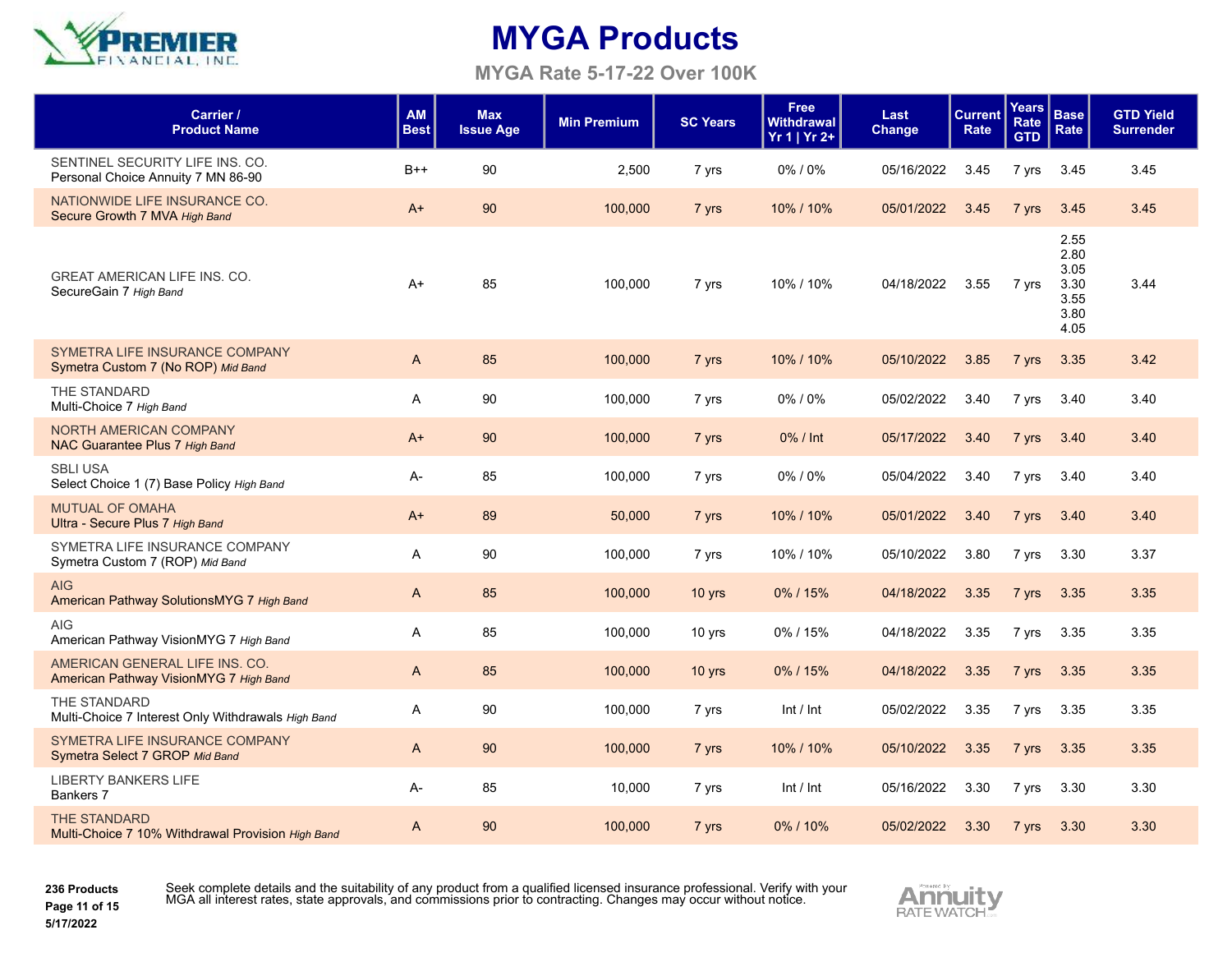

**MYGA Rate 5-17-22 Over 100K**

| Carrier /<br><b>Product Name</b>                                                      | <b>AM</b><br><b>Best</b> | <b>Max</b><br><b>Issue Age</b> | <b>Min Premium</b> | <b>SC Years</b> | <b>Free</b><br>Withdrawal<br>$Yr 1   Yr 2+$ | Last<br>Change | <b>Current</b><br>Rate | <b>Years</b><br>Rate<br><b>GTD</b> | <b>Base</b><br>Rate                                  | <b>GTD Yield</b><br><b>Surrender</b> |
|---------------------------------------------------------------------------------------|--------------------------|--------------------------------|--------------------|-----------------|---------------------------------------------|----------------|------------------------|------------------------------------|------------------------------------------------------|--------------------------------------|
| <b>SBLI USA</b><br>Select Choice 3 (7) Base Policy + PFW High Band                    | A-                       | 85                             | 100,000            | 7 yrs           | 0%/10%                                      | 05/04/2022     | 3.30                   | 7 yrs                              | 3.30                                                 | 3.30                                 |
| <b>GREAT AMERICAN LIFE INS. CO.</b><br>SecureGain 7 No MVA High Band                  | $A+$                     | 85                             | 100,000            | 7 yrs           | 10% / 10%                                   | 04/18/2022     | 3.40                   | 7 yrs                              | 2.40<br>2.65<br>2.90<br>3.15<br>3.40<br>3.65<br>3.90 | 3.29                                 |
| NATIONWIDE LIFE INSURANCE CO.<br>Secure Growth 7 High Band                            | $A+$                     | 90                             | 100,000            | 7 yrs           | 10% / 10%                                   | 05/01/2022     | 3.25                   | 7 yrs                              | 3.25                                                 | 3.25                                 |
| <b>AIG</b><br>American Pathway Fixed 7 Annuity - No GROP with MVA<br><b>High Band</b> | $\mathsf{A}$             | 90                             | 100,000            | 7 yrs           | Int / $15%$                                 | 04/18/2022     | 3.20                   | 7 yrs                              | 3.20                                                 | 3.20                                 |
| THE STANDARD<br>Multi-Choice 7 10% Withdrawal Provision ROP High Band                 | A                        | 90                             | 100,000            | 7 yrs           | 0%/10%                                      | 05/02/2022     | 3.20                   | 7 yrs                              | 3.20                                                 | 3.20                                 |
| <b>GUGGENHEIM LIFE AND ANNUITY CO.</b><br>Preserve MYGA 7 Low Band                    | $A -$                    | 90                             | 10,000 NO          | 7 yrs           | 0%/10%                                      | 05/01/2022     | 3.20                   | 7 yrs                              | 3.20                                                 | 3.20                                 |
| NATIONWIDE LIFE INSURANCE CO.<br>Secure Growth 7 (NY) High Band                       | $A+$                     | 90                             | 100,000            | 7 yrs           | 10% / 10%                                   | 05/01/2022     | 3.15                   | 7 yrs                              | 3.15                                                 | 3.15                                 |
| AMERICAN NATIONAL INSURANCE CO.<br>Palladium MYG Annuity 7 Mid Band                   | A                        | 90                             | 100,000            | 10 yrs          | 10% / 10%                                   | 05/01/2022     | 3.10                   | 7 yrs                              | 3.10                                                 | 3.10                                 |
| NATIONWIDE LIFE INSURANCE CO.<br>Secure Growth 7 ROP High Band                        | $A+$                     | 90                             | 100,000            | 7 yrs           | 10% / 10%                                   | 05/01/2022     | 3.05                   | 7 yrs                              | 3.05                                                 | 3.05                                 |
| <b>AIG</b><br>American Pathway Fixed 7 Annuity - No GROP High Band                    | A                        | 90                             | 100,000            | 7 yrs           | Int $/ 15%$                                 | 04/18/2022     | 2.95                   | 7 yrs                              | 2.95                                                 | 2.95                                 |
| NATIONWIDE LIFE INSURANCE CO.<br>Secure Growth 7 ROP (NY) High Band                   | A+                       | 90                             | 100,000            | 7 yrs           | 10% / 10%                                   | 05/01/2022     | 2.95                   | 7 yrs                              | 2.95                                                 | 2.95                                 |
| <b>SBLI USA</b><br>Select Choice 2 (7) Base Policy + ROP High Band                    | $A -$                    | 85                             | 100,000            | 7 yrs           | $0\%$ / $0\%$                               | 05/04/2022     | 2.90                   | 7 yrs                              | 2.90                                                 | 2.90                                 |
| <b>AIG</b><br>American Pathway Fixed 7 Annuity - GROP with MVA High<br><b>Band</b>    | A                        | 90                             | 100,000            | 7 yrs           | Int / $15%$                                 | 04/18/2022     | 2.85                   | 7 yrs                              | 2.85                                                 | 2.85                                 |
| NATIONWIDE LIFE INSURANCE CO.<br><b>Platinum Edge 7</b>                               | $A+$                     | 99                             | 10,000 NO          | 7 yrs           | 10% / 10%                                   | 05/01/2022     | 2.85                   | 7 yrs                              | 2.85                                                 | 2.85                                 |

**236 Products Page 12 of 15 5/17/2022**

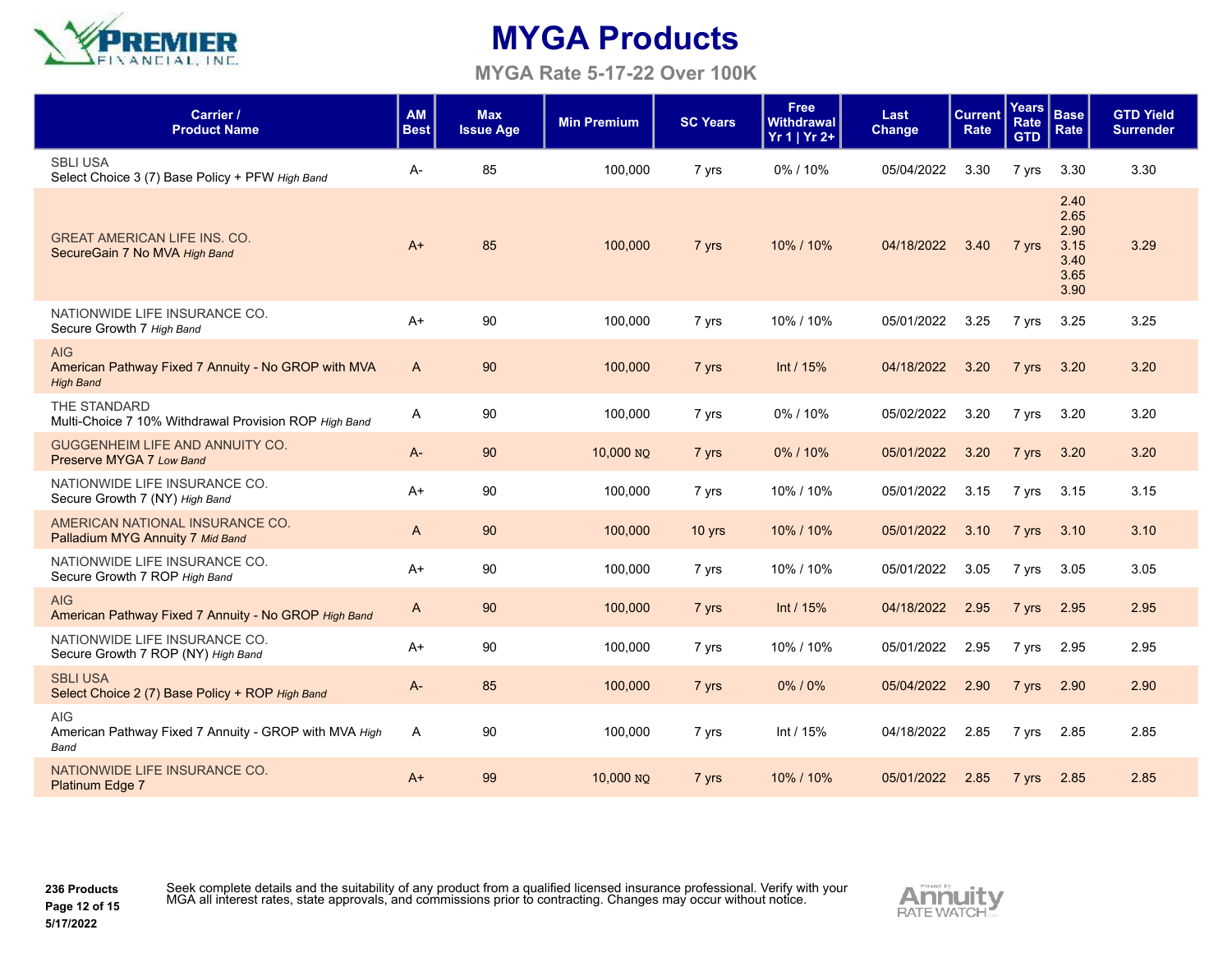

**MYGA Rate 5-17-22 Over 100K**

| Carrier /<br><b>Product Name</b>                                         | <b>AM</b><br><b>Best</b> | <b>Max</b><br><b>Issue Age</b> | <b>Min Premium</b> | <b>SC Years</b> | <b>Free</b><br>Withdrawal  <br>Yr 1   Yr 2+ | Last<br><b>Change</b> | <b>Current</b><br>Rate | <b>Years</b><br><b>Rate</b><br><b>GTD</b> | <b>Base</b><br>Rate                                  | <b>GTD Yield</b><br><b>Surrender</b> |
|--------------------------------------------------------------------------|--------------------------|--------------------------------|--------------------|-----------------|---------------------------------------------|-----------------------|------------------------|-------------------------------------------|------------------------------------------------------|--------------------------------------|
| GUGGENHEIM LIFE AND ANNUITY CO.<br>ProOption MYGA 7 with ROP             | $A -$                    | 90                             | 10,000 NO          | 7 yrs           | 0%/10%                                      | 05/01/2022            | 2.55                   | 7 yrs                                     | 2.55<br>2.65<br>2.75<br>2.85<br>2.95<br>3.05<br>3.15 | 2.85                                 |
| <b>INTEGRITY LIFE INSURANCE COMPANY</b><br>MultiVantage 7                | $A+$                     | 89                             | 20,000             | 7 yrs           | 10% / 10%                                   | 05/01/2022            | 3.70                   | 7 yrs                                     | 2.70                                                 | 2.84                                 |
| <b>SBLI USA</b><br>Select Choice 4 (7) Base Policy + ROP + PFW High Band | A-                       | 85                             | 100,000            | 7 yrs           | 0%/10%                                      | 05/04/2022            | 2.80                   | 7 yrs                                     | 2.80                                                 | 2.80                                 |
| <b>AIG</b><br>American Pathway Fixed 7 Annuity - GROP High Band          | A                        | 90                             | 100,000            | 7 yrs           | Int / $15%$                                 | 04/18/2022            | 2.70                   | 7 yrs                                     | 2.70                                                 | 2.70                                 |
| <b>INTEGRITY LIFE INSURANCE COMPANY</b><br>New Momentum 7                | $A+$                     | 85                             | 5,000 NO           | 7 yrs           | 10% / 10%                                   | 05/01/2022            | 3.30                   | 7 yrs                                     | 2.55                                                 | 2.66                                 |
| <b>INTEGRITY LIFE INSURANCE COMPANY</b><br><b>SPDA Series II 7</b>       | $A+$                     | 85                             | 3,000              | 7 yrs           | 10% / 10%                                   | 05/01/2022            | 3.40                   | 7 yrs                                     | 2.40                                                 | 2.54                                 |
| AMER. EQUITY INVESTMENT LIFE INS. CO.<br>Guarantee 7 (ICC13 MYGA)        | A-                       | 85                             | 10,000             | 7 yrs           | Int / Int                                   | 01/01/2020            | 1.90                   | 7 yrs                                     | 1.90                                                 | 1.90                                 |
| NATIONWIDE LIFE INSURANCE CO.<br>Quatro Select 7 Mid Band                | $A+$                     | 99                             | 100,000            | 7 yrs           | Int / Int                                   | 05/01/2020            | 2.40                   | 7 yrs                                     | 1.40                                                 | 1.54                                 |
| NATIONWIDE LIFE INSURANCE CO.<br>Quatro Select 7 ROP Mid Band            | A+                       | 99                             | 100,000            | 7 yrs           | Int / Int                                   | 05/01/2020            | 2.15                   | 7 yrs                                     | 1.15                                                 | 1.29                                 |
| <b>Rate Guaranteed 8-Years</b>                                           |                          |                                |                    |                 |                                             |                       |                        |                                           |                                                      |                                      |
| <b>PACIFIC GUARDIAN LIFE</b><br>Diamond Head 8                           | A                        | 85                             | 10,000             | 8 yrs           | 10% / 10%                                   | 05/03/2022            | 3.65                   | 8 yrs                                     | 3.65                                                 | 3.65                                 |
| GUGGENHEIM LIFE AND ANNUITY CO.<br>Preserve MYGA 8 Low Band              | $A -$                    | 90                             | 10,000 NO          | 8 yrs           | 0%/10%                                      | 05/01/2022            | 3.30                   | 8 yrs                                     | 3.30                                                 | 3.30                                 |
| AMERICAN NATIONAL INSURANCE CO.<br>Palladium MYG Annuity 8 Mid Band      | A                        | 90                             | 100,000            | $10$ yrs        | 10% / 10%                                   | 05/01/2022            | 3.10                   | 8 yrs                                     | 3.10                                                 | 3.10                                 |
| NATIONWIDE LIFE INSURANCE CO.<br>Platinum Edge 8                         | A+                       | 99                             | 10,000 NO          | 8 yrs           | 10% / 10%                                   | 05/01/2022            | 3.00                   | 8 yrs                                     | 3.00                                                 | 3.00                                 |
| <b>Rate Guaranteed 9-Years</b>                                           |                          |                                |                    |                 |                                             |                       |                        |                                           |                                                      |                                      |
| <b>LIBERTY BANKERS LIFE</b><br><b>Bankers Elite 9</b>                    | $A -$                    | 80                             | 10,000             | 9 yrs           | 0%/0%                                       | 05/16/2022            | 3.65                   | 9 yrs                                     | 3.65                                                 | 3.65                                 |
| PACIFIC GUARDIAN LIFE<br>Diamond Head 9                                  | Α                        | 85                             | 10,000             | 9 yrs           | 10% / 10%                                   | 05/03/2022            | 3.65                   | 9 yrs                                     | 3.65                                                 | 3.65                                 |

**236 Products Page 13 of 15** Seek complete details and the suitability of any product from a qualified licensed insurance professional. Verify with your<br>MGA all interest rates, state approvals, and commissions prior to contracting. Changes may occur w

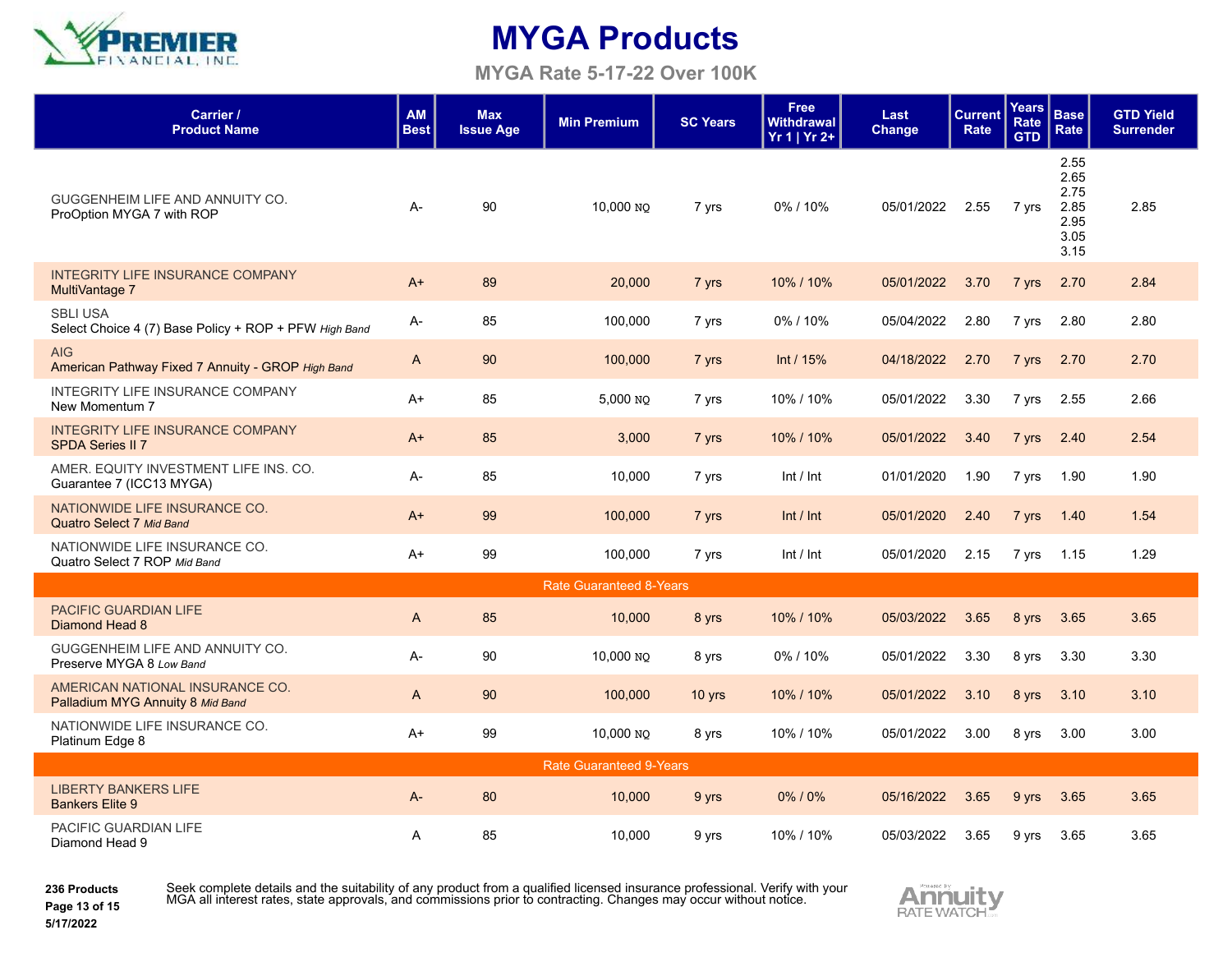

#### **MYGA Rate 5-17-22 Over 100K**

| Carrier /<br><b>Product Name</b>                                             | <b>AM</b><br><b>Best</b> | <b>Max</b><br><b>Issue Age</b> | <b>Min Premium</b> | <b>SC Years</b> | <b>Free</b><br><b>Withdrawal</b><br>$Yr 1   Yr 2+$ | Last<br><b>Change</b>    | <b>Current</b><br>Rate | <b>Years</b><br>Rate<br><b>GTD</b> | <b>Base</b><br>Rate     | <b>GTD Yield</b><br><b>Surrender</b> |
|------------------------------------------------------------------------------|--------------------------|--------------------------------|--------------------|-----------------|----------------------------------------------------|--------------------------|------------------------|------------------------------------|-------------------------|--------------------------------------|
| ROYAL NEIGHBORS OF AMERICA<br>MYGA 9 Year CA High Band                       | A                        | 85                             | 100,000            | 9 yrs           | Int / Int                                          | 05/01/2022<br>06/01/2022 | 3.50<br>3.80           | 9 yrs                              | $+0.30$<br>3.50<br>3.80 | 3.50<br>3.80                         |
| GUGGENHEIM LIFE AND ANNUITY CO.<br>Preserve MYGA 9 Low Band                  | A-                       | 90                             | 10,000 NO          | 9 yrs           | 0%/10%                                             | 05/01/2022               | 3.40                   | 9 yrs                              | 3.40                    | 3.40                                 |
| NATIONWIDE LIFE INSURANCE CO.<br>Platinum Edge 9                             | $A+$                     | 99                             | 10,000 NO          | 9 yrs           | 10% / 10%                                          | 05/01/2022               | 3.15                   | 9 yrs                              | 3.15                    | 3.15                                 |
| AMERICAN NATIONAL INSURANCE CO.<br>Palladium MYG Annuity 9 Mid Band          | A                        | 90                             | 100,000            | 10 yrs          | 10% / 10%                                          | 05/01/2022               | 3.10                   | 9 yrs                              | 3.10                    | 3.10                                 |
| <b>Rate Guaranteed 10-Years</b>                                              |                          |                                |                    |                 |                                                    |                          |                        |                                    |                         |                                      |
| SENTINEL SECURITY LIFE INS. CO.<br><b>Personal Choice Annuity 10</b>         | $B++$                    | 85                             | 2,500              | 10 yrs          | 0%/0%                                              | 05/16/2022               | 4.15                   | 10 yrs 4.15                        |                         | 4.15                                 |
| <b>ATLANTIC COAST LIFE</b><br>Safe Haven 10                                  | $B++$                    | 85                             | 5,000              | 10 yrs          | 0%/0%                                              | 05/16/2022               | 5.05                   | 10 yrs                             | 4.05                    | 4.15                                 |
| SENTINEL SECURITY LIFE INS. CO.<br>Personal Choice Annuity 10 (CA, FL)       | $B++$                    | 90                             | 2,500              | 10 yrs          | 0%/0%                                              | 05/16/2022               | 4.05                   | 10 yrs                             | 4.05                    | 4.05                                 |
| ATLANTIC COAST LIFE<br>Safe Haven 10 - 86-90                                 | $B++$                    | 90                             | 5,000              | 10 yrs          | 0%/0%                                              | 05/16/2022               | 4.80                   | 10 yrs                             | 3.80                    | 3.90                                 |
| SENTINEL SECURITY LIFE INS. CO.<br>Personal Choice Annuity 10 86-90          | $B++$                    | 90                             | 2,500              | 10 yrs          | 0%/0%                                              | 05/16/2022               | 3.80                   | 10 yrs                             | 3.80                    | 3.80                                 |
| PACIFIC GUARDIAN LIFE<br>Diamond Head 10                                     | A                        | 85                             | 10,000             | 10 yrs          | 10% / 10%                                          | 05/03/2022               | 3.70                   | 10 yrs                             | 3.70                    | 3.70                                 |
| SENTINEL SECURITY LIFE INS. CO.<br><b>Personal Choice Annuity 10 MN</b>      | $B++$                    | 90                             | 2,500              | 10 yrs          | 0%/0%                                              | 05/16/2022               | 3.65                   | 10 yrs                             | 3.65                    | 3.65                                 |
| ROYAL NEIGHBORS OF AMERICA<br>MYGA 10 Year High Band                         | A                        | 85                             | 100,000            | 10 yrs          | Int / Int                                          | 05/01/2022<br>06/01/2022 | 3.60<br>3.90           | 10 yrs                             | $+0.30$<br>3.60<br>3.90 | 3.60<br>3.90                         |
| <b>LINCOLN FINANCIAL GROUP</b><br>Lincoln MYGuarantee Plus 10 High Band      | $A+$                     | 85                             | 100,000            | 10 yrs          | 10% / 10%                                          | 05/17/2022               | 3.55                   | 10 yrs                             | 3.55                    | 3.55                                 |
| GUGGENHEIM LIFE AND ANNUITY CO.<br>Preserve MYGA 10 Low Band                 | $A -$                    | 90                             | 10,000 NO          | 10 yrs          | 0%/10%                                             | 05/01/2022               | 3.45                   | 10 yrs 3.45                        |                         | 3.45                                 |
| <b>AIG</b><br>American Pathway SolutionsMYG 10 High Band                     | $\mathsf{A}$             | 85                             | 100,000            | 10 yrs          | 0%/15%                                             | 04/18/2022               | 3.35                   | 10 yrs 3.35                        |                         | 3.35                                 |
| AMERICAN GENERAL LIFE INS. CO.<br>American Pathway SolutionsMYG 10 High Band | A                        | 85                             | 100,000            | 10 yrs          | 0%/15%                                             | 04/18/2022               | 3.35                   | 10 yrs 3.35                        |                         | 3.35                                 |

**236 Products Page 14 of 15 5/17/2022**